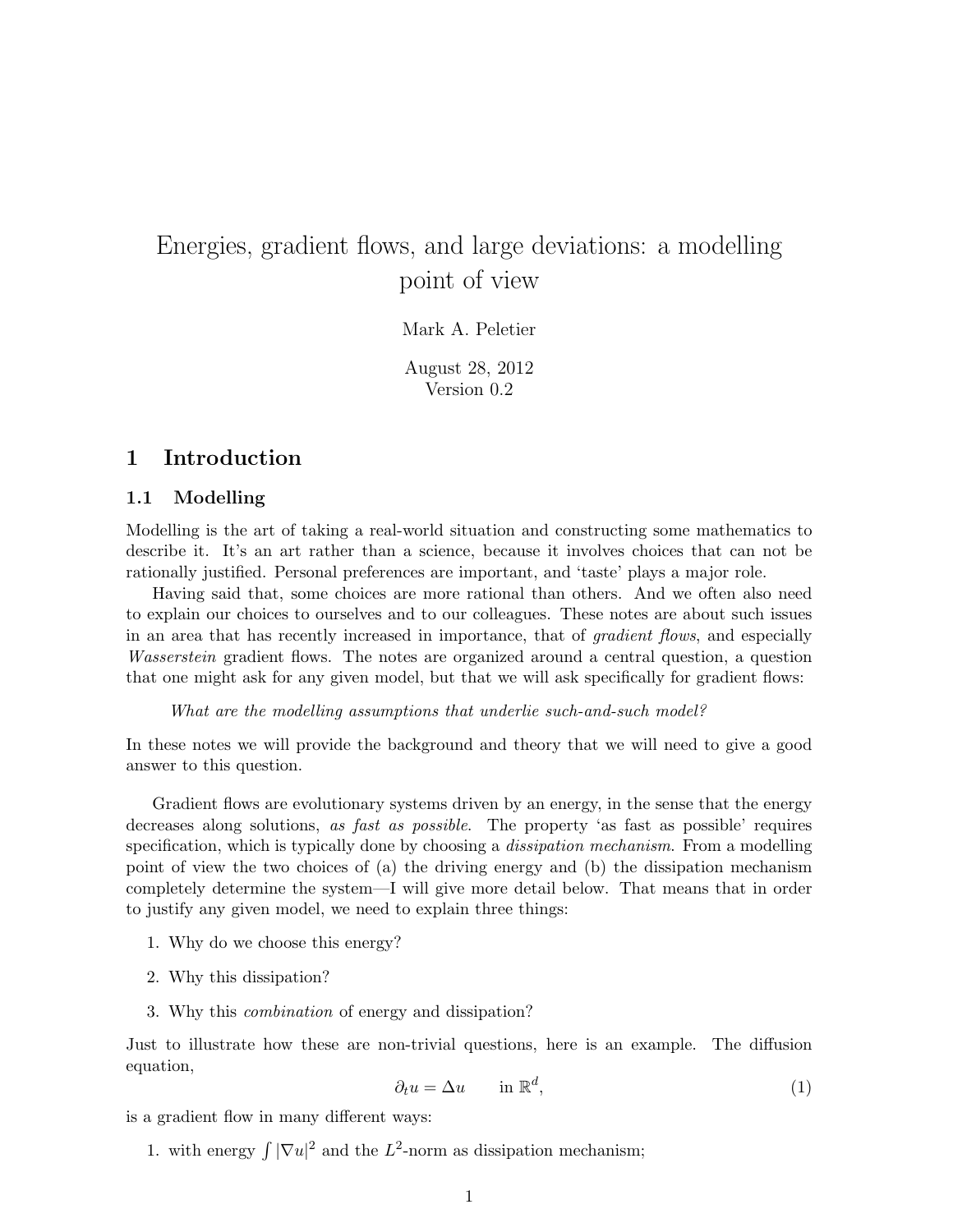- 2. with energy  $\int u^2$  and the (homogeneous)  $H^{-1}$ -norm as dissipation mechanism;
- 3. with energy  $||u||_{H^s}^2$  (the homogeneous  $H^s$ -norm or seminorm) and the  $H^{s-1}$  (semi-)norm as dissipation;
- 4. with energy  $\int u \log u$  and the Wasserstein metric as dissipation;
- 5. with energy  $\int [u \log u + (1-u) \log(1-u)]$  and a modified Wasserstein metric as dissipation;

and there are many more. This shows that the equation itself determines neither the energy nor the dissipation; those are really choices that result from the modelling context. For some of the pairs above we will see this in these notes (numbers 1, 4, and 5, to be precise). Note that each of the 'energies' above is a Lyapunov function of equation (1)—they decrease along solutions—and therefore each might reasonably serve with any of the five dissipation mechanisms mentioned above (or any other). This shows how not only the choices of energy and dissipation, but also of the combination requires explaining.

We limit ourselves to systems that can be modelled by gradient flows because these systems have recently become much more important. A major step was taken in 1997 by the introduction by Jordan, Kinderlehrer, and Otto of Wasserstein gradient flows [JKO97, JKO98], which we discuss in detail in these notes. Since 1997 it has become clear that a large number of systems can be written as Wasserstein gradient flows, and an even larger number are gradient flows that incorporate a Wasserstein-type dissipation term together with other dissipations. The box on this page shows some of these.

### 1.2 Gradient flows

In the next section we will describe some examples that we address in these notes. Before that we need to explain why gradient flows are determined by an energy and a dissipation, and how these two components together determine the evolution. For simplicity we now take the case of  $\mathbb{R}^n$ ; generalizations are discussed later.

The gradient flow in the Euclidean space  $\mathcal{Z} = \mathbb{R}^n$  of a functional  $\mathcal{E} \colon \mathbb{R}^n \to \mathbb{R}$  is the evolution in  $\mathbb{R}^n$  given by

$$
\dot{z}^i(t) = -\partial_i \mathcal{E}(z(t)).\tag{2}
$$

| Many diffusive systems are Wasserstein gradient flows<br>A surprisingly large number of well-known diffusive partial differential equations have the structure<br>of a gradient flow with respect to the Wasserstein metric (or a related metric). These are just a<br>few examples: |                                                                                                                             |
|--------------------------------------------------------------------------------------------------------------------------------------------------------------------------------------------------------------------------------------------------------------------------------------|-----------------------------------------------------------------------------------------------------------------------------|
| convection and nonlinear diffusion [JKO98]                                                                                                                                                                                                                                           | $\partial_t \rho = \text{div} \, \rho \nabla [U'(\rho) + V]$                                                                |
| nonlocal pbs ( $[AGS05, CMV03, CMV06]$ <i>et al.</i> )                                                                                                                                                                                                                               | $\partial_t \rho = \text{div} \, \rho \nabla [U'(\rho) + V + W * \rho]$                                                     |
| thin-film equation $[Ott98, GO01]$                                                                                                                                                                                                                                                   | $\partial_t \rho = -\partial_x [\rho \partial_x^3 \rho]$                                                                    |
| DLSS and related [DLSS91, JM09, MMS09]                                                                                                                                                                                                                                               | $\partial_t \rho = - \operatorname{div} \rho \nabla (\rho^{\alpha - 1} \Delta \rho^{\alpha}), \quad 1/2 \leq \alpha \leq 1$ |
| a reactive moving-boundary problem [PP10]                                                                                                                                                                                                                                            | $\partial_t \rho = \Delta \rho$ in $\Omega(t)$ , with $\partial_n \rho = -\rho v_n$                                         |
|                                                                                                                                                                                                                                                                                      | and $v_n = f(\rho)$ on $\partial \Omega(t)$                                                                                 |
| the Cahn-Hilliard equation                                                                                                                                                                                                                                                           | $\partial_t \rho = - \operatorname{div} D(\rho) \nabla  \Delta \rho + f(\rho) $                                             |
| two-phase flow [Ott99]                                                                                                                                                                                                                                                               | $\partial_t \rho = -\operatorname{div} \rho u$ , $\operatorname{div} u = 0$ , $u = f(\rho) [\nabla p + \rho e_z]$           |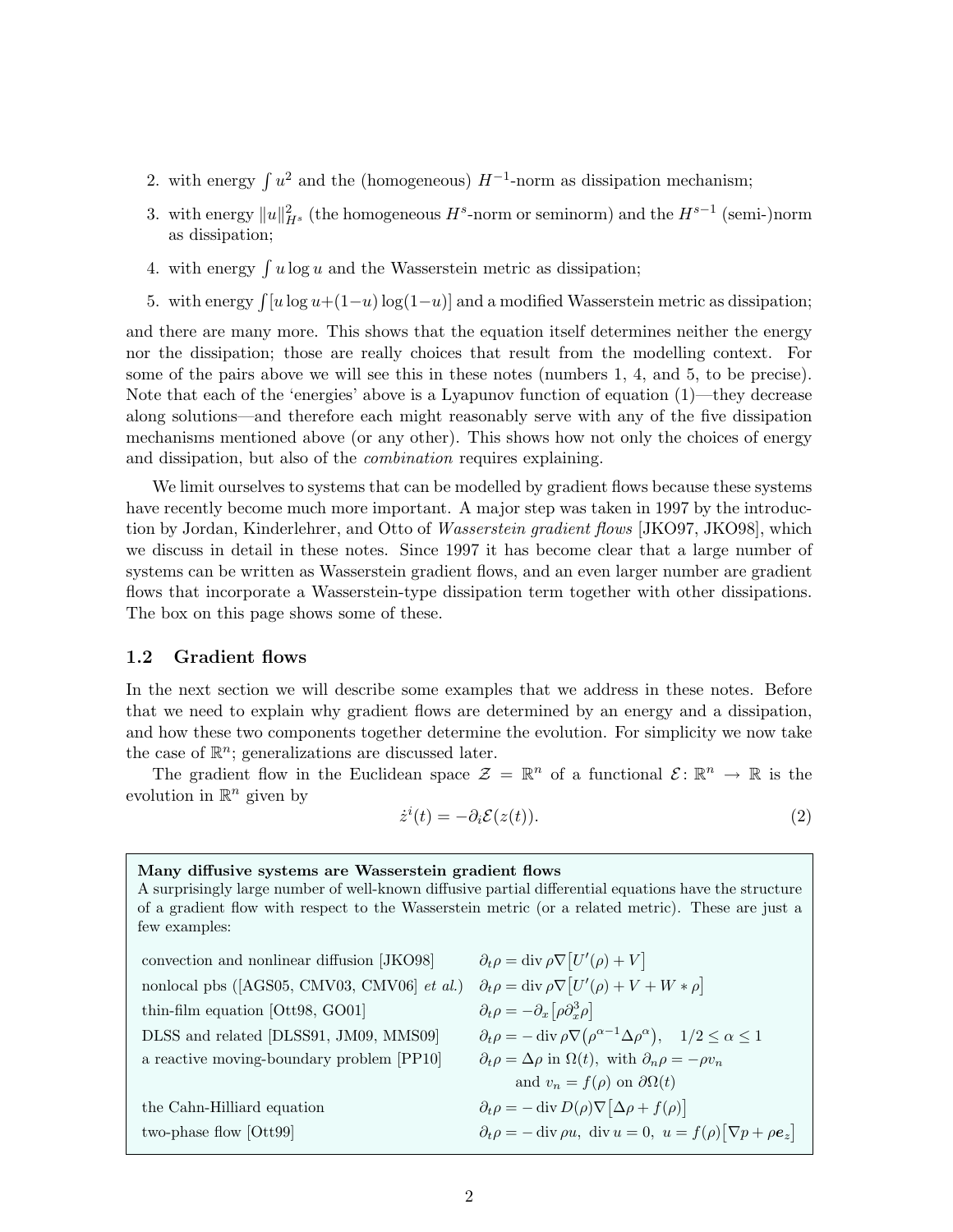Although this equation appears to involve only an energy  $\mathcal{E}$ , a dissipation mechanism is hidden, and this can be seen in two equivalent ways.

1. The first argument rests on geometry. Equation (2) can be written in a geometrically more correct way as

$$
\dot{z}^i(t) = -\sum_j g^{ij}\partial_j \mathcal{E}(z(t)),\tag{3}
$$

with  $g^{ij} = \delta^{ij}$ . This form is 'more correct' in the sense that the first form is not invariant under changes of coordinates, as the difference between the upper and lower indices indicates; by the rules of coordinate changes in Riemannian manifolds, the second form is coordinate-invariant. Because of the difference between vectors and covectors, we use different names and notation for the (Fréchet) derivative or differential  $\partial_i$  (also denoted  $\mathcal{E}'$  or diff  $\mathcal{E}$ ) and the *gradient*, which is the object  $g^{ij}\partial_j \mathcal{E}$  (also written as grad  $\mathcal{E}$ ).

The form (3) shows how the energy  $\mathcal E$  and the metric g together determine the evolution of  $z$ . In this context the metric  $g$  is called the dissipation metric, since it characterizes the decrease ('dissipation') of energy along a solution:

$$
\partial_t \mathcal{E}(z(t)) = \sum_i \partial_i \mathcal{E}(z(t)) \dot{z}^i(t) = -\sum_{i,j} g^{ij} \partial_i \mathcal{E}(z(t)) \partial_j \mathcal{E}(z(t)) = -\sum_{i,j} g_{ij} \dot{z}^i(t) \dot{z}^j(t),
$$

where we write  $g_{ij}$  for the inverse of  $g^{ij}$ . Note how the last term above is the squared length of  $\dot{z}$  in the g-metric.

2. The necessity of the distinction between derivative and gradient can also be explained in terms of function spaces. If Z is a Hilbert space, then the derivative  $\mathcal{E}'(z)$  of a differentiable functional  $\mathcal{E}: \mathcal{Z} \to \mathbb{R}$  at  $z \in \mathcal{Z}$  is a bounded linear mapping from  $\mathcal{Z}$ to  $\mathbb{R}$ , and therefore an element of the topological dual  $\mathcal{Z}'$ . Suppose we seek a curve  $z \in C^1([0,T];\mathcal{Z})$  that solves in some sense the equation  $\dot{z} = -\mathcal{E}'(z)$ ; we then run into the problem that for given  $t, \, \dot{z}(t) \in \mathcal{Z}$ , while  $\mathcal{E}'(z(t)) \in \mathcal{Z}'$ , and therefore these two objects can not be equated to each other. A natural way to solve this definition problem is use Riesz' Lemma and the inner product in Z to convert  $\mathcal{E}'(z) \in \mathcal{Z}'$  to an object grad  $\mathcal{E}(z) \in \mathcal{Z}$  satisfying

$$
\forall y \in \mathcal{Z} : \qquad (\text{grad } \mathcal{E}(z), y)_{\mathcal{Z}} = \mathcal{Z}' \langle \mathcal{E}'(z), y \rangle_{\mathcal{Z}}. \tag{4}
$$

Here we use the notation  $(\cdot, \cdot)_{\mathcal{Z}}$  for the inner product in  $\mathcal{Z}$ , and  $\mathcal{Z}'\langle \cdot, \cdot \rangle_{\mathcal{Z}}$  for the duality product between  $\mathcal{Z}'$  and  $\mathcal{Z}$ . The equation

$$
\dot{z} = -\operatorname{grad} \mathcal{E}(z) \tag{5}
$$

now makes sense, since both sides are elements of Z. In terms of coordinates,  $(x, y)$ <sub>Z</sub> =  $g_{ij}x^iy^j$ , which implies that equations (5) and (3) are the same.

Note that while the derivative  $\mathcal{E}'$  is independent of the choice of inner product, the gradient grad  $\mathcal E$  does depend on the inner product.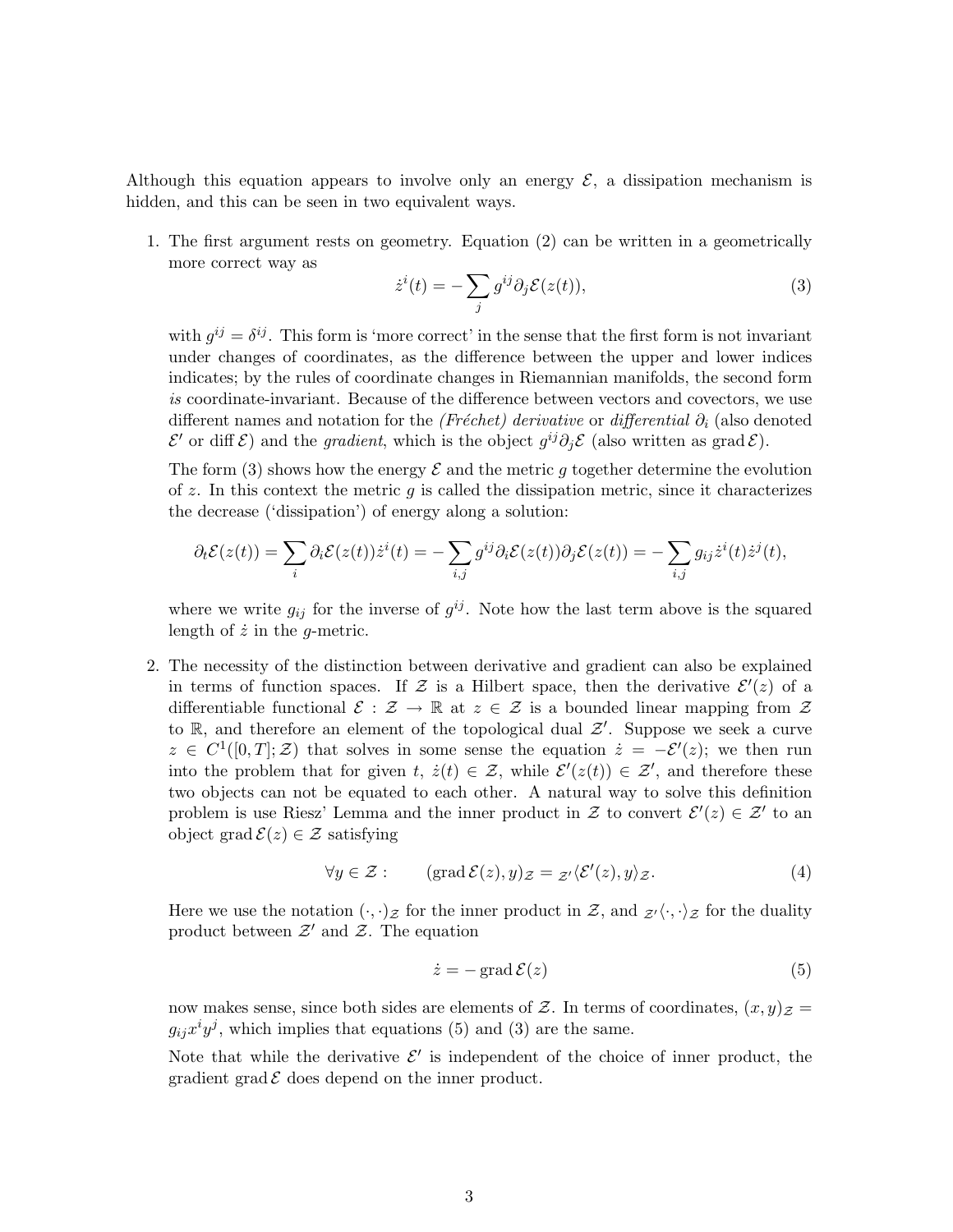### 1.3 Guiding examples and questions

We now describe some examples that will serve as beacons: these will be the key examples that we will want to explain.

The diffusion equation (1) is both simple and has many gradient-flow structures, and therefore it is an excellent first example. We will want to understand the modelling arguments that lead to three of the structures mentioned above. Let us formulate some of the questions that we want to address.

• Equation (1) is the L<sup>2</sup>-gradient flow of the H<sup>1</sup>-seminorm  $\mathcal{E}(u) := \frac{1}{2} \int |\nabla u|^2$ , in the sense described above: for each t, the time derivative  $\partial_t u$  satisfies the weak characterization

$$
\forall v \in L^{2}(\mathbb{R}^{d}), \qquad (\partial_{t} u, v)_{L^{2}(\mathbb{R}^{d})} = -\langle \mathcal{E}'(u), v \rangle.
$$
 (6)

Indeed, if we write the terms explicitly as

$$
\forall v \in L^2(\mathbb{R}^d), \qquad \int_{\mathbb{R}^d} v \partial_t u = -\int_{\mathbb{R}^d} \nabla u \nabla v,\tag{7}
$$

then we recognize here a weak formulation of (1).

### Question 1: What is the modelling background of this gradient-flow structure?

Note how (7) contains a mathematical inconsistency: the right-hand side is not well defined for all  $v \in L^2(\mathbb{R}^d)$ . While the expression (7) can simply be corrected by passing to a dense subset of  $L^2$  for which the right-hand side is meaningful, the better solution to this problem involves a discussion of Fréchet subdifferentials and semigroups; see e.g. [Bre73, RS06]. This type of issue will arise many times, but since we want to focus on modelling issues we will typically disregard it.

• Equation (1) is also the Wasserstein gradient flow of  $Ent(u) = \int u \log u$ , which we call the entropy. We will define and discuss the Wasserstein metric in much more detail below; since there is no corresponding inner-product structure, the concept of a gradient flow as described above will be generalized below. For the moment it is sufficient to define a Wasserstein gradient flow of any functional  $\mathcal E$  as the evolution equation

$$
\partial_t u = \operatorname{div} u \nabla \frac{\delta \mathcal{E}}{\delta u},\tag{8}
$$

where we use the physicist's notation  $\delta \mathcal{E}/\delta u$  for the variational derivative (or  $L^2$ gradient) of  $\mathcal{E}$ , i.e. the function w satisfying

$$
\forall v \in L^2, \qquad \langle \mathcal{E}'(u), v \rangle = (w, v)_{L^2}.
$$

### Question 2: What is the modelling background of this structure?

An important sub-question here is

Question 3: What do the entropy Ent and the Wasserstein distance mean, in modelling terms?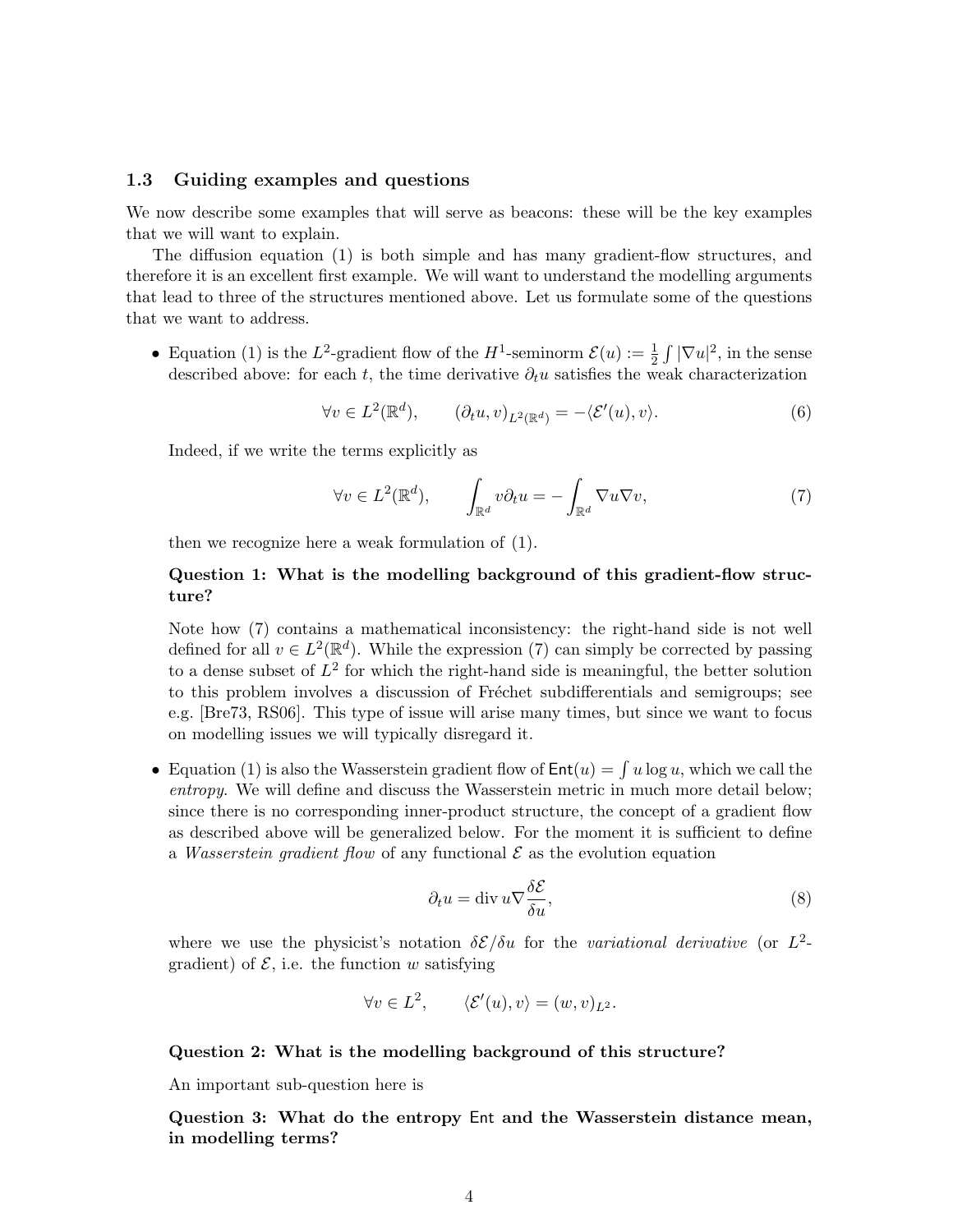Let us check that equation (1) is indeed the Wasserstein gradient flow, in this sense, of the entropy  $\textsf{Ent}(u) = \int u \log u$ . The variational derivative of  $\textsf{Ent}$  is  $\delta \textsf{Ent}/\delta u = \log u + 1$ , so that equation (8) becomes

$$
\partial_t u = \operatorname{div} u \nabla (\log u + 1) = \Delta u.
$$

• In a similar way we might define what I call the Kawasaki-Wasserstein gradient flow<sup>1</sup> as the equation

$$
\partial_t u = \operatorname{div} u (1 - u) \nabla \frac{\delta \mathcal{E}}{\delta u}.
$$
\n(9)

Then equation (1) is the gradient flow of the mixing entropy  $\text{Ent}_{\text{mix}}(u) = \int [u \log u +$  $(1 - u) \log(1 - u)$ , since  $\delta$  Ent<sub>mix</sub>  $\delta u = \log u - \log(1 - u)$  and

$$
\partial_t u = \text{div}\, u(1-u)\nabla[\log u - \log(1-u)] = \Delta u.
$$

### Question 4: What is the modelling background of this structure? How does this modified Wasserstein gradient flow arise?

These three gradient-flow systems all have the diffusion equation (1) as the corresponding equation. The fact that equation (1) can be written as a Wasserstein gradient flow was actually first published in [JKO97, JKO98], as a consequence of a stronger statement:

• The advection-diffusion equation (or Fokker-Planck equation)

$$
\partial_t u = \Delta u + \text{div } u \nabla \Phi,\tag{10}
$$

where  $\Phi : \mathbb{R}^d \to \mathbb{R}$  is a spatially dependent potential, is the Wasserstein gradient flow of the functional

$$
\mathcal{F}(u) := \int_{\mathbb{R}^d} \left[ u \log u + u \Phi \right]. \tag{11}
$$

This can be checked again by (8). We will come back to this example below in much more detail.

### Question 5: What is  $\mathcal F$  in (11)? Why does it drive the evolution in (10)?

These are the questions that we will be concerned with in these lecture notes. There are many more examples of gradient-flow systems, such as

• The Allen-Cahn and Cahn-Hilliard equations, which are gradient flows of the energy  $u \mapsto \int \frac{1}{2}$  $\frac{1}{2}|\nabla u|^2 + W(u)$  with the  $L^2$  and  $H^{-1}$  metrics, respectively:

$$
(AC) \t \partial_t u = \Delta u - W'(u),
$$
  
\n
$$
(CH) \t \partial_t u = -\Delta(\Delta u - W'(u)).
$$

 $1$ <sup>1</sup>The name arises from the fact that this structure arises from microscopic models with Kawasaki exchange dynamics; see e.g. [KOV89].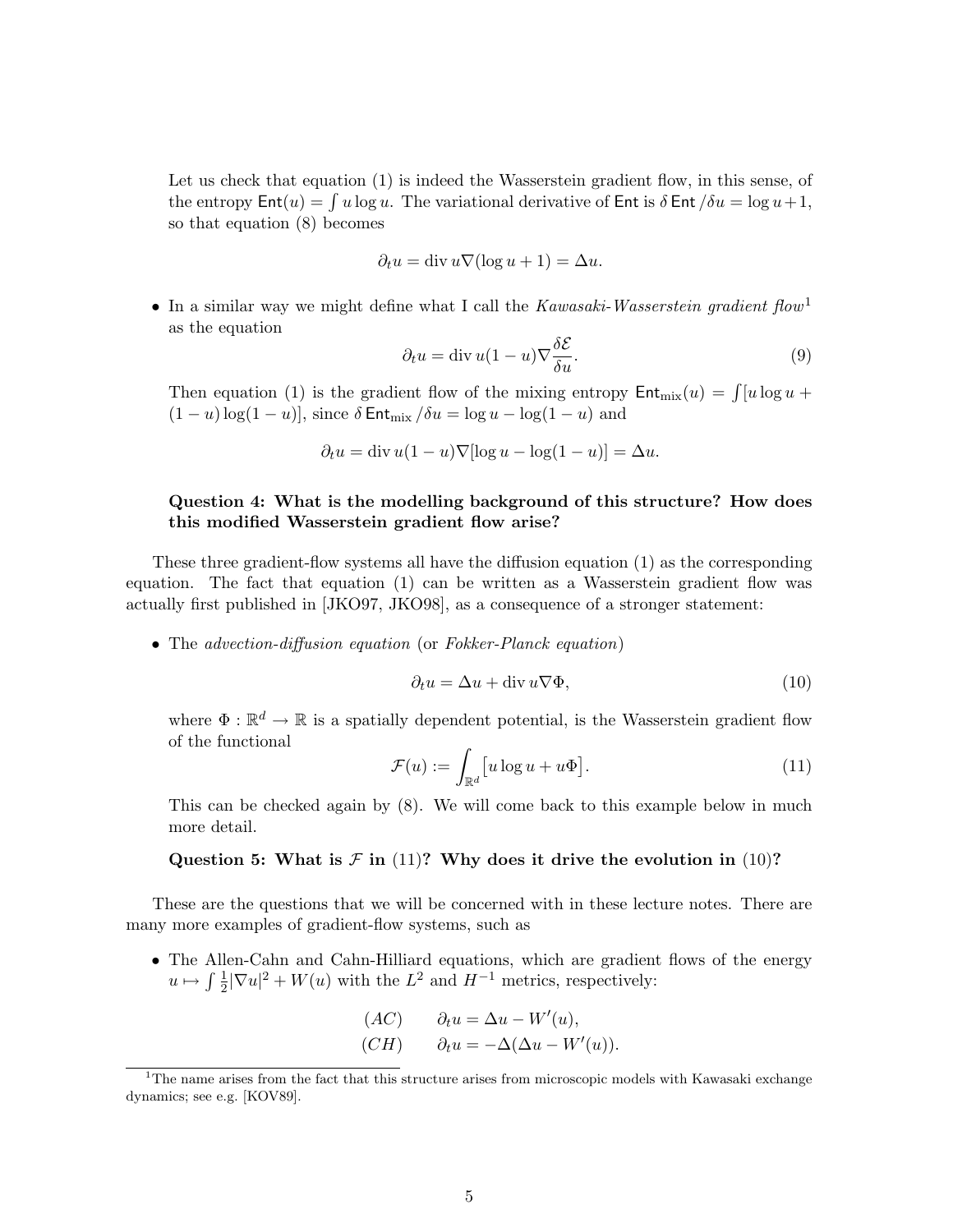• Nonlocal Cahn-Hilliard-type equations such as the  $H^{-1}$ -gradient flow of a nonlocal energy [Cho01]

$$
u \mapsto \int \left[\frac{1}{2}|\nabla u|^2 + W(u)\right] dx + ||u - f u||^2_{H^{-1}},
$$

where  $\int u$  is the average of u. The resulting equation is

$$
\partial_t u = -\Delta(\Delta u - W'(u)) - u + \int u.
$$

• Phase-separation problems based on convolution energies, such as the Kawasaki-Wasserstein gradient flow of the energy [GL98]

$$
u \mapsto \int f(u) \, dx - \frac{1}{2} \int \int J(x - x') u(x) u(x') \, dx dx'
$$

with  $J \geq 0$ ,  $\int J = 1$ , and  $f(u) = u \log u + (1 - u) \log(1 - u)$  (so that the first term in the energy is  $Ent_{mix}$ ). The correspdonding equation is

$$
\partial_t u = \Delta u + \text{div}\,u(1-u)\nabla J * u.
$$

- Various free-boundary problems, such as the Stefan problem [RS06], fourth-order thinfilm equations [GO01, Ott98], and a crystal-dissolution problem [PP10].
- Various equations of viscous flow, such as the Stokes equations and flow through porous media.
- If we allow for generalizations to non-quadratic  $\psi$  and  $\psi^*$  (see Section 5) then the large theory of rate-independent systems is also (formally) of this form [Mie05]. This applies to many problems in elasto-plasticity, hysteresis in phase transitions, delamination, friction, and other mechanical situations

In these lecture notes we do not have the time to discuss all the possible types of gradient flows and their modelling considerations. Instead we focus on the most conspicuous open problems, which are those surrounding the Wasserstein distance and Wasserstein gradient flows. The numbered questions above serve as a good indication of where we want to go.

### 1.4 Overview

The questions formulated above are also the questions that have been driving my own interest in these matters over the last few years. The surprising thing here (at least to me) is that the answer to most of these questions can be found only by broadening our view, and taking into account that most of these equations arise as the continuum limit of particle systems. As it turns out, the gradient-flow structures themselves **also** arise from these particle systems. And in order to understand this, it turns out that one has to consider these particle systems as stochastic particle systems, and one has to study the occurrence of rare events, or in probabilistic parlance, large deviations.

This last statement is so important that I'm going to state it again, as it is the moral of this course: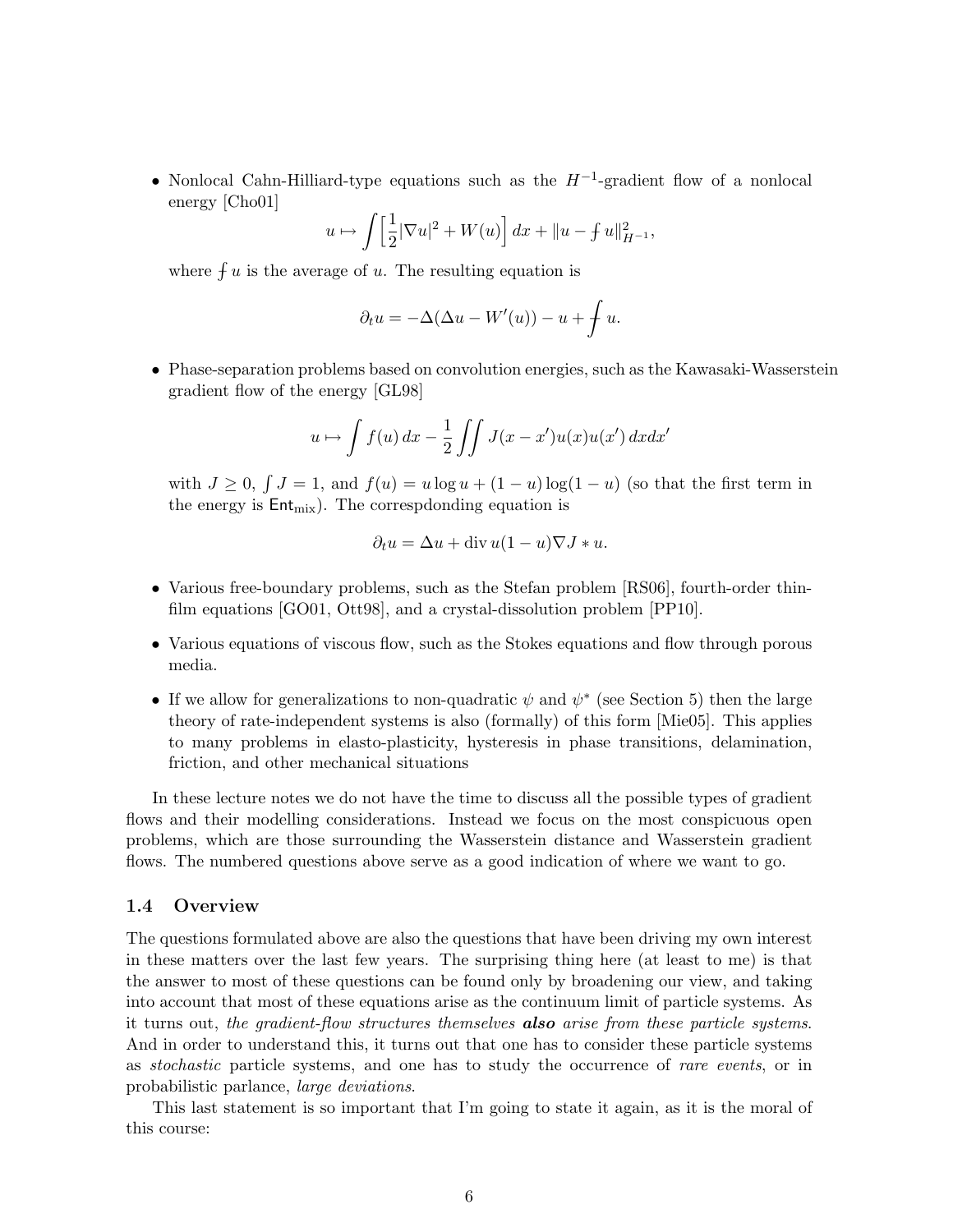The origin of the gradient-flow structures can only be understood by including the large-deviation behaviour of underlying microscopic particle systems.

In order to understand how to *model* such Wasserstein-type gradient flows, therefore, one has to understand the underlying stochastic particle systems.

The rest of these notes are structured as follows. In Section 2 we first discuss entropy, we introduce large deviations, and then we use the concept to give an answer to one of the central questions: Why does the entropy  $Ent(u) = \int u \log u$  appear as the driving energy in the Wasserstein-entropy gradient-flow formulation of (1)? (see 3).

In Section 4 we discuss the first example in detail: the diffusion equation as the Wasserstein gradient-flow of entropy.

#### 1.5 Prerequisites, notation, and assumptions

In these notes I assume an understanding of the basic concepts of abstract measure theory, such as measurable spaces, absolute continuity, the total variation norm  $\|\cdot\|_{TV}$  and the Radon-Nikodym derivative.

We will work with a measurable space  $(\Omega, \Sigma)$  consisting of a topological set  $\Omega$  with a σ-algebra Σ that contains the Borel σ-algebra B(Ω). We always assume that Ω is complete, metrizable, and separable.  $\mathcal{M}(\Omega)$  is the set of all (finite or infinite) signed measures on  $(\Omega, \mathcal{B}(\Omega))$ , and  $\mathcal{P}(\Omega)$  is the set of all non-negative measures  $\mu \in \mathcal{M}(\Omega)$  with  $\mu(\Omega) = 1$ . For  $\rho \in \mathcal{P}(\Omega)$ ,  $L^2(\rho)$  is the set of measurable functions on  $\Omega$  with finite  $L^2(\rho)$ -norm:

$$
||f||_{L^{2}(\rho)}^{2} := \int_{\Omega} f^{2} d\rho.
$$

A sequence of measures  $\mu_n \in \mathcal{M}(\Omega)$  is said to converge narrowly to  $\mu \in \mathcal{M}(\Omega)$  if

$$
\int_{\Omega} f d\mu_n \stackrel{n \to \infty}{\longrightarrow} \int_{\Omega} f d\mu \quad \text{for all } f \in C_b(\Omega).
$$

The Lebesgue measure on  $\mathbb{R}^d$  is indicated by  $\mathcal{L}^d$ .

The push-forward of a measure  $\mu$  by a Borel measurable mapping  $\varphi : \Omega \to \Omega$  is the measure  $\varphi_{\#}\mu$  defined by

$$
\varphi_{\#}\mu(A) := \mu(\varphi^{-1}(A))
$$
 for any  $A \in \mathcal{B}(\Omega)$ .

It satisfies the identity

$$
\int_{\Omega} f(y) \, \varphi_{\#} \mu(dy) = \int_{\Omega} f(\varphi(x)) \, \mu(dx) \qquad \text{for all } f \in C_b(\Omega).
$$

In these notes Brownian particles have transition probability  $(4\pi t)^{d/2} \exp(-|x-y|^2/4t)$ , i.e. the corresponding generator is  $\Delta$  rather than  $\frac{1}{2}\Delta$ . A subscript t indicates a time slice at time t.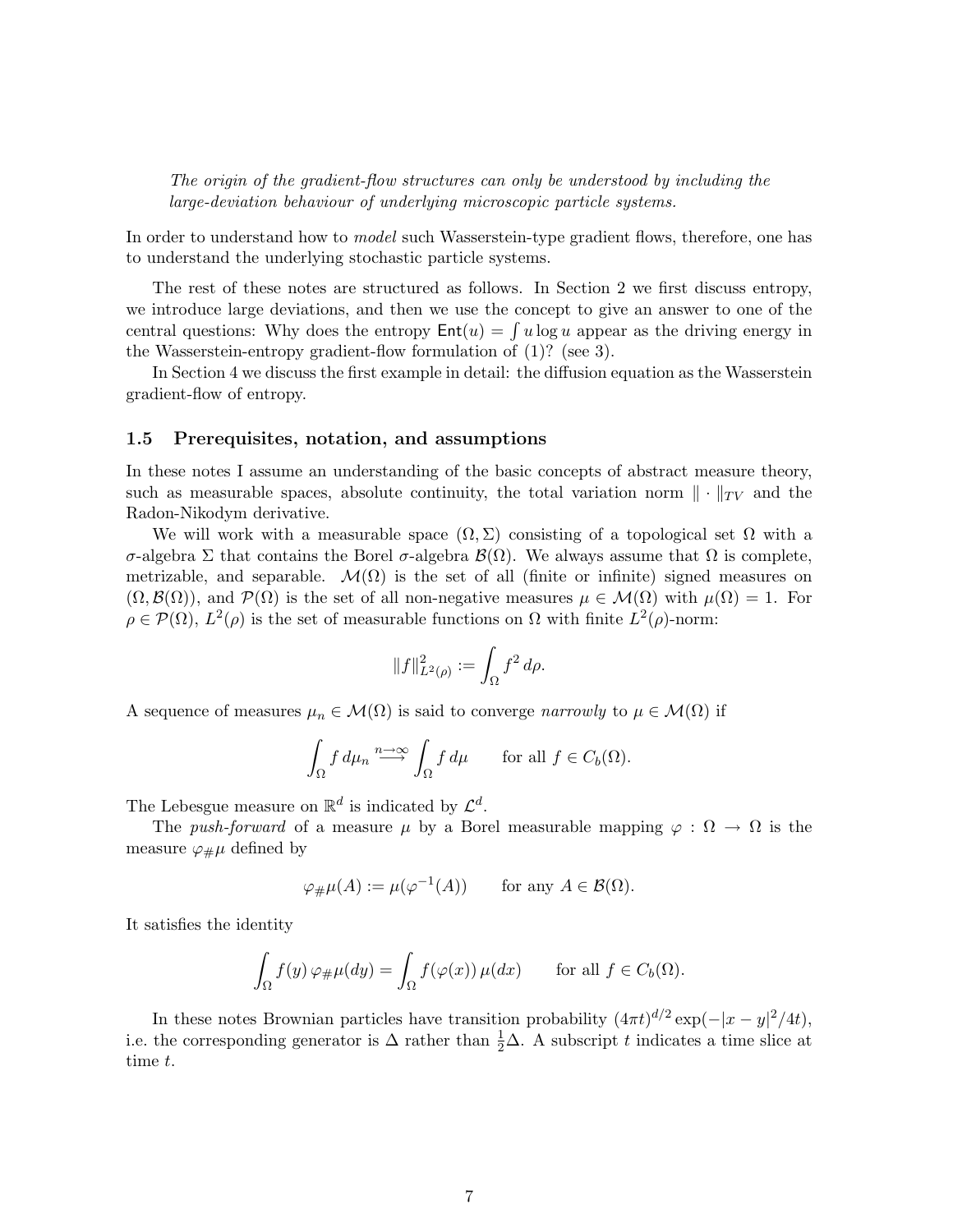### 2 Entropy and large deviations

In this section we focus on the concepts of *entropy* and *large-deviation theory*, and their interconnections. The main modelling insights that we want to establish are

- M1 Entropy is best understood as the rate functional of the empirical measure of a large number of identical particles; it describes the probability of that system (Section 2.4);
- M2 Entropy arises from the indistinguishability of the particles (Section 2.2);
- M3 Free energy arises from the tilting of a particle system by a heat bath (Section 2.5).

M3 will also answer part of Question 5.

We start by introducing entropy (Sections 2.1 and 2.2) and large-deviation theory (Section 2.3).

### 2.1 Entropy

What is entropy? This question has been asked an unimaginable number of times, and has received a wide variety of answers. Here I will not try to summarize the literature, but only mention that I personally like the treatments in [LY97, Eva01].

Instead we define one version of entropy, the relative entropy of two probability measures. Fix a probability space  $(\Omega, \Sigma)$ .

**Definition 1.** Let  $\mu, \nu \in \mathcal{M}(\Omega)$ , with  $\mu, \nu \geq 0$ . The relative entropy of  $\mu$  with respect to  $\nu$  is

$$
\mathcal{H}(\mu|\nu) := \begin{cases} \int_{\Omega} f \log f \, \mathrm{d}\nu & \text{if } \mu \ll \nu \text{ and } f = \frac{\mathrm{d}\mu}{\mathrm{d}\nu} \\ +\infty & \text{otherwise.} \end{cases}
$$

With this definition we see that the entropy Ent that we defined above can be written as  $\mathsf{Ent}(\rho) = \mathcal{H}(\rho | \mathcal{L}^d)$ , where  $\mathcal{L}^d$  is the Lebesgue measure on  $\mathbb{R}^d$ .

Before we discuss the interpretation of this object in the next section, we first mention a number of properties.

**Theorem 2.** 1. If  $\mu(\Omega) = \nu(\Omega)$ , then  $\mathcal{H}(\mu|\nu) \geq 0$ , and  $\mathcal{H}(\mu|\nu) = 0$  if and only if  $\mu = \nu$ ;

- 2. If  $\mu(\Omega) = \nu(\Omega)$ , then  $2\|\mu \nu\|_{TV}^2 \leq \mathcal{H}(\mu|\nu)$  (Csiszár-Kullback-Pinsker inequality);
- 3. H is invariant under transformations of the underlying space, i.e. if  $\varphi : \Omega \to \Omega$  is a one-to-one measurable mapping, and  $\varphi_{\#}\mu$  and  $\varphi_{\#}\nu$  are the push-forwards of  $\mu$  and  $\nu$ , then  $\mathcal{H}(\mu|\nu) = \mathcal{H}(\varphi_{\#}\mu|\varphi_{\#}\nu)$ .

*Proof.* The first part of the theorem can be understood by writing  $H$  as

$$
\mathcal{H}(\mu|\nu) = \int (f \log f - f + 1) \, d\nu \quad \text{if } f = \frac{d\mu}{d\nu},
$$

and using the fact that  $g(s) = s \log s - s + 1$  is non-negative and only zero at  $s = 1$ . For the Csiszár-Kullback-Pinsker inequality we refer to [Csi67, Kul67].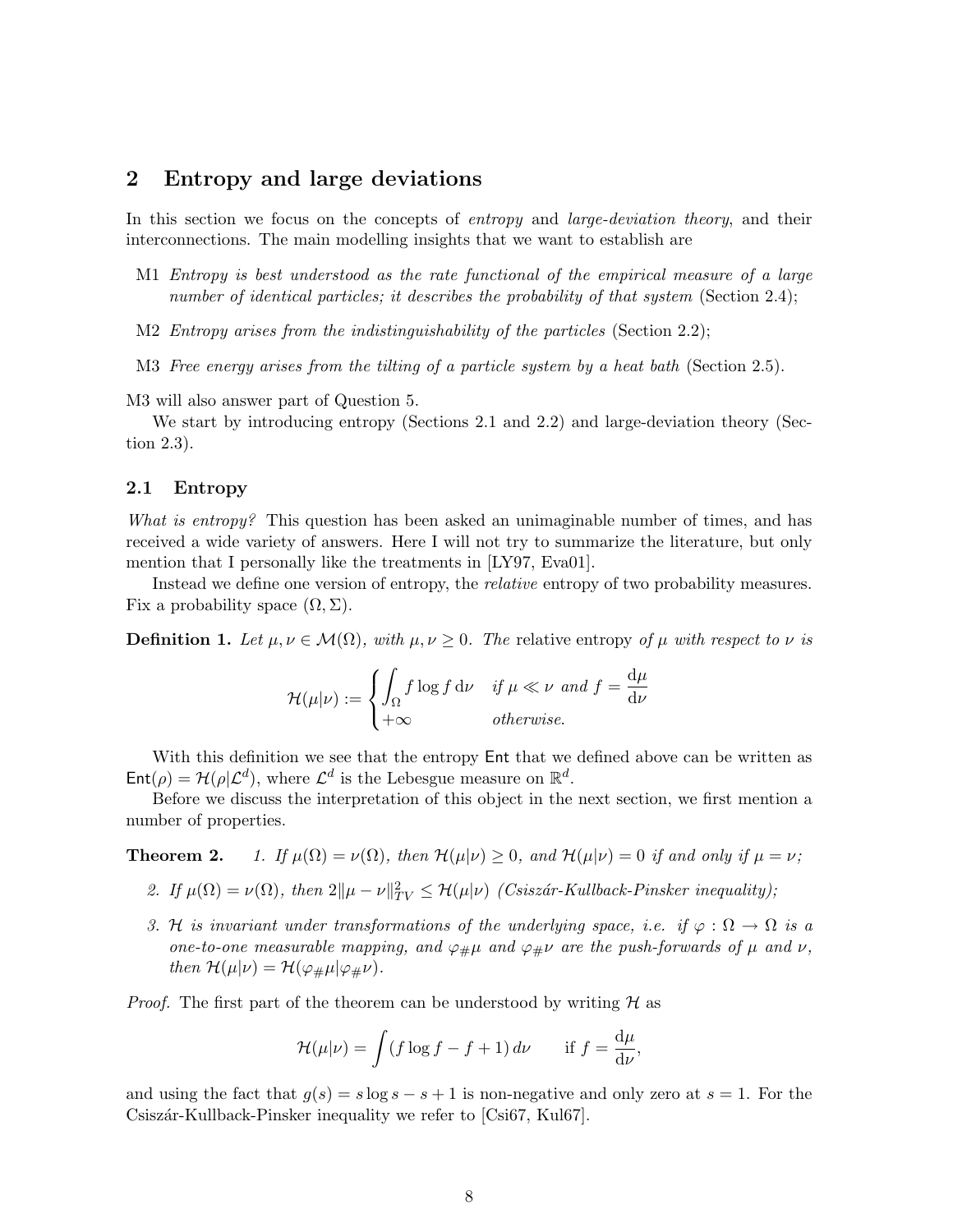To prove the invariance under transformations, note that for all  $\omega \in \Omega$ ,

$$
\frac{\mathrm{d}\varphi_{\#}\mu}{\mathrm{d}\varphi_{\#}\nu}(\varphi(\omega)) = \frac{\mathrm{d}\mu}{\mathrm{d}\nu}(\omega),
$$

so that

$$
\mathcal{H}(\mu|\nu) = \int \log \frac{d\mu}{d\nu}(\omega) \,\mu(d\omega) = \int \log \frac{d\varphi_{\#}\mu}{d\varphi_{\#}\nu}(\varphi(\omega)) \,\mu(d\omega) =
$$

$$
= \int \log \frac{d\varphi_{\#}\mu}{d\varphi_{\#}\nu}(\omega') \,\varphi_{\#}\mu(d\omega') = \mathcal{H}(\varphi_{\#}\mu|\varphi_{\#}\nu).
$$

The properties in this theorem are relevant for the central role that this relative entropy plays. The non-negativity and Csiszár-Kullback-Pinsker inequality show that when  $\mu$  and  $\nu$ have the same mass (e.g. if  $\mu, \nu \in \mathcal{P}(\Omega)$ ) then H acts like a measure of distance between  $\mu$ and v. It's not a distance function, since it is not symmetric  $(\mathcal{H}(\mu|\nu) \neq \mathcal{H}(\nu|\mu))$ , but via the Csisz´ar-Kullback-Pinsker inequality it does generate the topology of total variation on the space of probability measures.

The fact that  $H$  is invariant under transformations of space is essential for the modelling, for the following reason. Every modelling process involves a choice of coordinates, and this choice can often be made in many different ways. Nevertheless, if we believe that there is a well-defined energy that drives the evolution, then the value of this energy should not depend on which set of coordinates we have chosen to describe it in.

Note that Ent is *not* invariant under change of coordinates. This implies that this functional corresponds to a specific choice of coordinates.

### 2.2 Entropy as measure of degeneracy

This mathematical definition of the relative entropy  $H$  above does not explain why it might appear in a model. One way to give an interpretation to the relative entropy  $\mathcal H$  is by a counting argument, that we explain here for the case of a finite state space. It involves microstates and macrostates, where multiple microstates correspond to a single macrostate. The result will be that the entropy characterizes two concepts: one is the degree of degeneracy, that is the number of microstates that corresponds to a given macrostate, and the other is the probability of observing a macrostate, given a probability distribution over microstates. The two are closely connected.

Take a finite state space I consisting of |I| elements. If  $\mu \in \mathcal{P}(I)$ , then  $\mu$  is described by |I| numbers  $\mu_i$ , and the relative entropy with respect to  $\mu$  is

$$
\mathcal{H}(\rho|\mu) = \sum_{i \in I} \rho_i \log \frac{\rho_i}{\mu_i}, \quad \text{for } \rho \in \mathcal{P}(I).
$$

Consider N particles on the lattice described by I, i.e. consider a mapping  $x : \{1, \ldots, N\} \rightarrow$ I. We think of x as the microstate. Define an empirical measure  $\rho \in \mathcal{P}(I)$  by

$$
k_i := \# \{ j \in \{ 1, \dots, N \} : x(j) = i \}, \qquad \rho_i = \frac{k_i}{N}.
$$
 (12)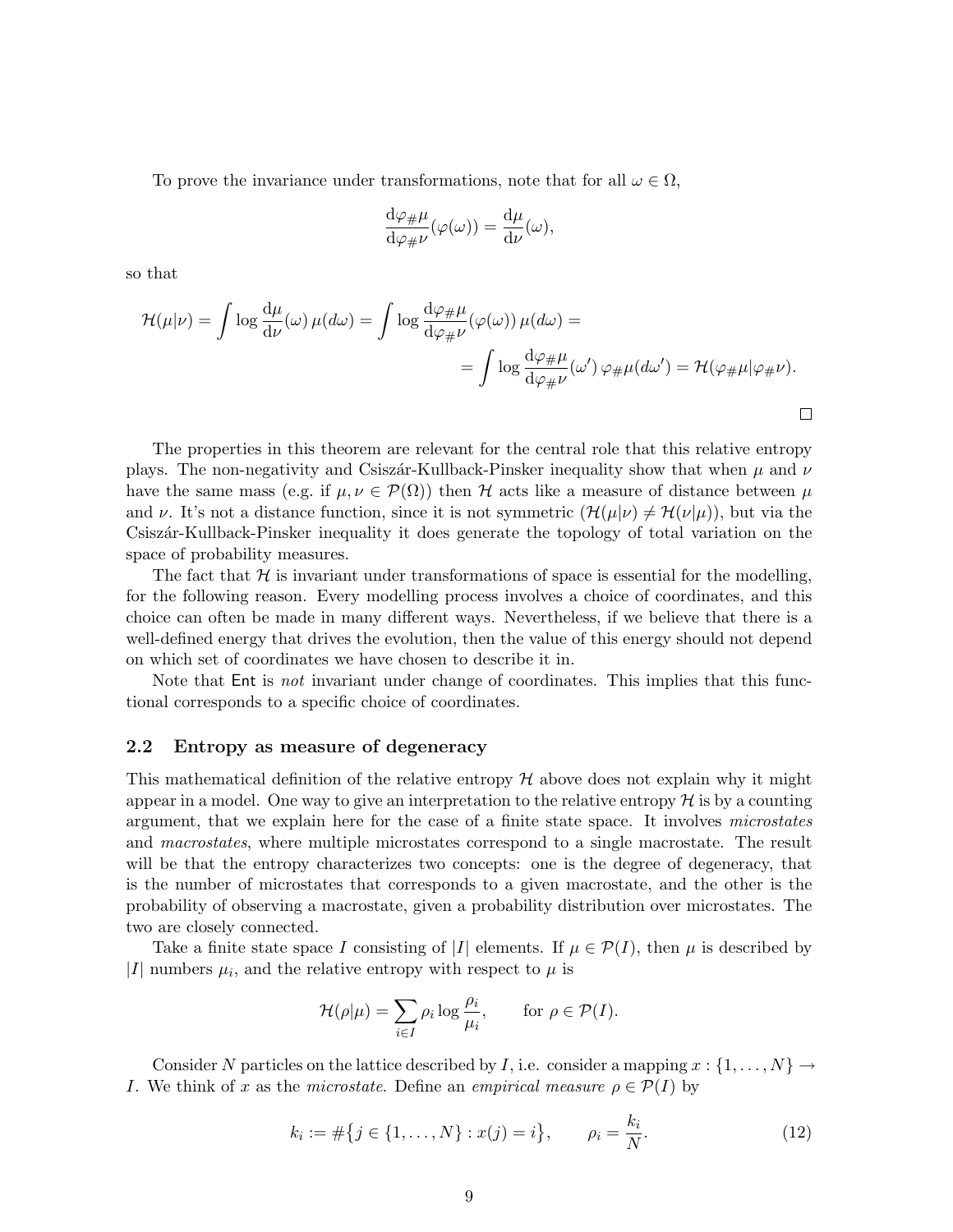In going from x to  $\rho$  there is loss of information; multiple mappings x produce the same empirical measure  $\rho$ . The degree of degeneracy, the number of unique mappings x that correspond to a given  $\rho$ , is  $N! \left( \prod_{i \in I} k_i! \right)^{-1}$ . The fact that the particles are identical, *indistinguishable*, is important here—this is required for the description in terms of integers  $k_i$ . Because of this loss of information, we think of  $\rho$  as the *macrostate*.

We now determine the behaviour of this 'degree of degeneracy' in the limit  $N \to \infty$ . Using Stirling's formula in the form

$$
\log n! = n \log n - n + o(n) \qquad \text{as } n \to \infty,
$$

we estimate

$$
\log N! \left(\prod_{i \in I} k_i!\right)^{-1} = \log N! - \sum_{i \in I} \log k_i!
$$
  
=  $N \log N - N - \sum_{i \in I} (k_i \log k_i - k_i) + o(N)$   
=  $-N \sum_{i \in I} \rho_i \log \rho_i + o(N)$  as  $N \to \infty$ .

One interpretation of the relative entropy therefore is as follows. Take for the moment  $\mu_i$ to be the uniform measure, i.e.  $\mu_i = |I|^{-1}$ ; then

$$
\mathcal{H}(\rho|\mu) = \sum_{i \in I} \rho_i \log \rho_i + \log |I|.
$$

Then

$$
\mathcal{H}(\rho|\mu) = -\lim_{N \to \infty} \frac{1}{N} \log \# \text{realizations of } \rho + \log |I|.
$$
 (13)

This shows that if the number of microscopic realizations x of the macroscopic object  $\rho$  is large, then  $\mathcal{H}(\rho|\mu)$  is small, and vice versa.<sup>2</sup> This is the interpretation in terms of a counting argument.

We now switch to the probabilistic point of view. If we allocate particles at random with the same, independent, probability for each microstate  $x$ , then the probability of obtaining each microstate is  $|I|^{-N}$ , and the probability of a macrostate  $\rho$  satisfies

$$
\log \operatorname{Prob}(\rho) = \log |I|^{-N} N! \left(\prod_{i \in I} k_i!\right)^{-1} = -N \mathcal{H}(\rho|\mu) + o(N) \quad \text{as } N \to \infty.
$$

We can do the same with non-equal probabilties: we place each particle at an  $i \in I$  with probability  $\mu_i$ . Then the probability of a microstate x is

$$
\prod_{j=1}^N \mu_{x(j)},
$$

<sup>&</sup>lt;sup>2</sup>There is a problem here, though; the  $\rho$  in the right-hand side can not be independent of N, since it is a vector with components of the form  $k/N$ , while the  $\rho$  in the left-hand side expression can not depend on N. This contradiction will be resolved when we discuss large deviations in the next section.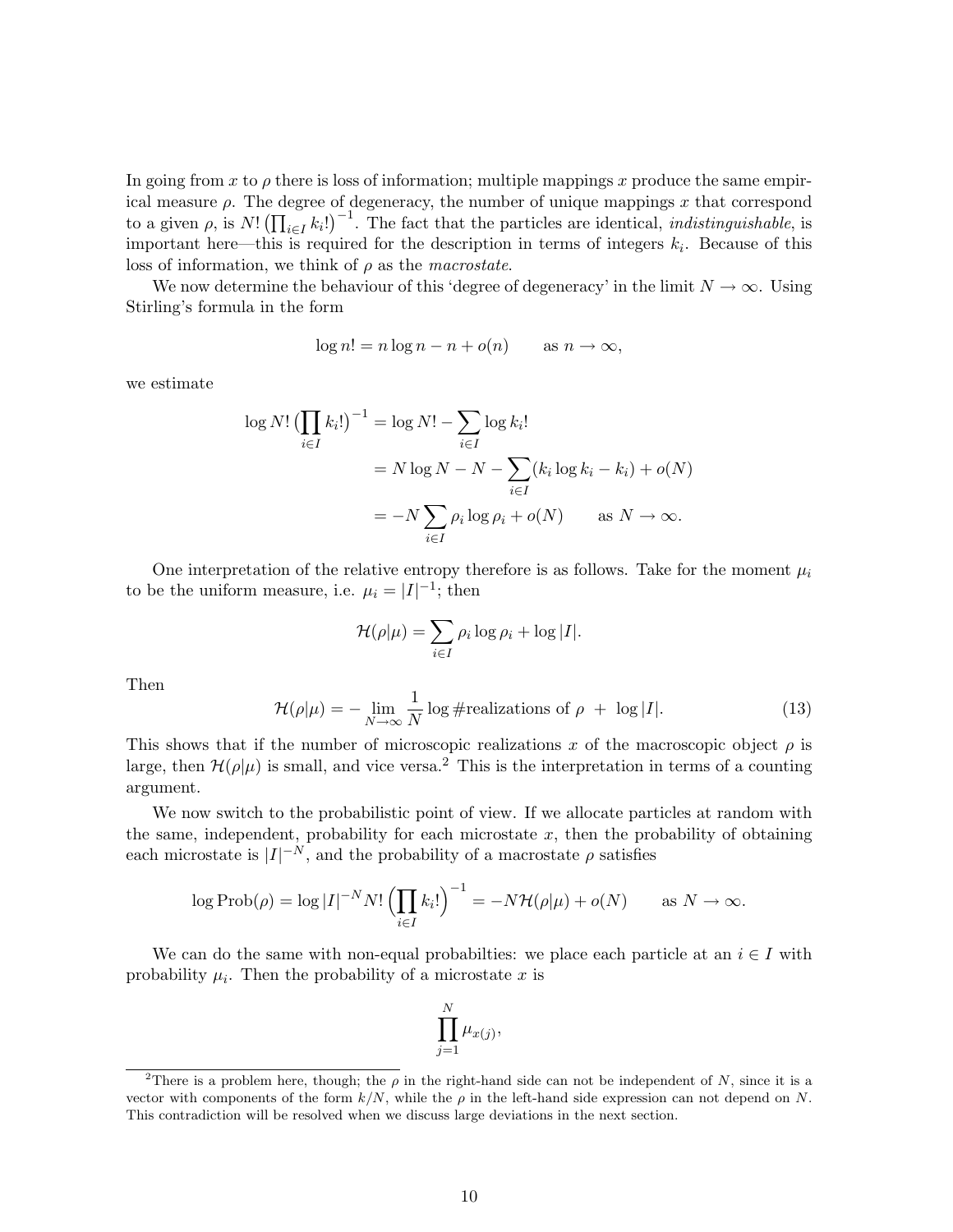and now the probability of a macrostate  $\rho$  satisfies

$$
\log \operatorname{Prob}(\rho) = \log \Biggl( \prod_{j=1}^{N} \mu_{x(j)} \Biggr) N! \Biggl( \prod_{i \in I} k_i! \Biggr)^{-1}
$$
  
= 
$$
\sum_{j=1}^{N} \log \mu_{x(j)} + \log N! \Biggl( \prod_{i \in I} k_i! \Biggr)^{-1}
$$
  
= 
$$
N \sum_{i \in I} \rho_i \log \mu_i - N \sum_{i \in I} \rho_i \log \rho_i + o(N)
$$
  
= 
$$
-N \mathcal{H}(\rho | \mu) + o(N) \qquad \text{as } N \to \infty.
$$

The common element in both points of view is the degeneracy, the number of microstates that is mapped to a single macrostate. Of course, this degeneracy only arises if the particles can not be distinguished from each other. Therefore I like to summarize this section like this:

Entropy arises from the indistinguishability of the particles in an empirical measure.

We will return to this issue in Section 2.4.

### 2.3 Large deviations

For our purposes, the main role of the relative entropy is in the characterization of large deviations of empirical measures.

Large deviations are best explained by an example. We toss a balanced coin  $n$  times, and we call  $S_n$  the number of heads. Well-known properties of  $S_n$  are<sup>3</sup>

- $\bullet$ <sup>1</sup>  $\frac{1}{n}S_n \stackrel{n\to\infty}{\longrightarrow} \frac{1}{2}$  $\frac{1}{2}$  almost surely (the law of large numbers)
- $\bullet$   $\frac{2}{\sqrt{n}}$  $\left(S_n - \frac{n}{2}\right)$  $\frac{n}{2}$ )  $\stackrel{n\rightarrow\infty}{\longrightarrow} Z$  in law, where Z is a standard normal random variable (the central limit theorem).

The second (which contains the first) states that  $S_n$  is typically  $n/2$  plus a random deviation of order  $O(1/\sqrt{n})$ . Deviations of this size from the expectation are called normal. Large deviations are those that are larger than normal, such as for instance the event that  $S_n \geq an$ for some  $a > 1/2$ . Such large-deviation events have a probability that vanishes as  $n \to \infty$ , and a large-deviation principle characterizes exactly how fast it vanishes. A typical example is

For any 
$$
a \ge \frac{1}{2}
$$
,  $\text{Prob}(S_n \ge an) \sim e^{-nI(a)}$  as  $n \to \infty$ , (14)

where

$$
I(a) := \begin{cases} a\log a + (1-a)\log(1-a) + \log 2 & \text{if } 0 \le a \le 1 \\ +\infty & \text{otherwise} \end{cases}
$$

The characterization (14) states that the probability of such a rare event decays exponentially in n, for large n, for each  $a \geq 1/2$ . The function I is called the rate function, since it characterizes the constant in the exponential decay.

<sup>&</sup>lt;sup>3</sup>This section draws heavily from the introduction in [dH00].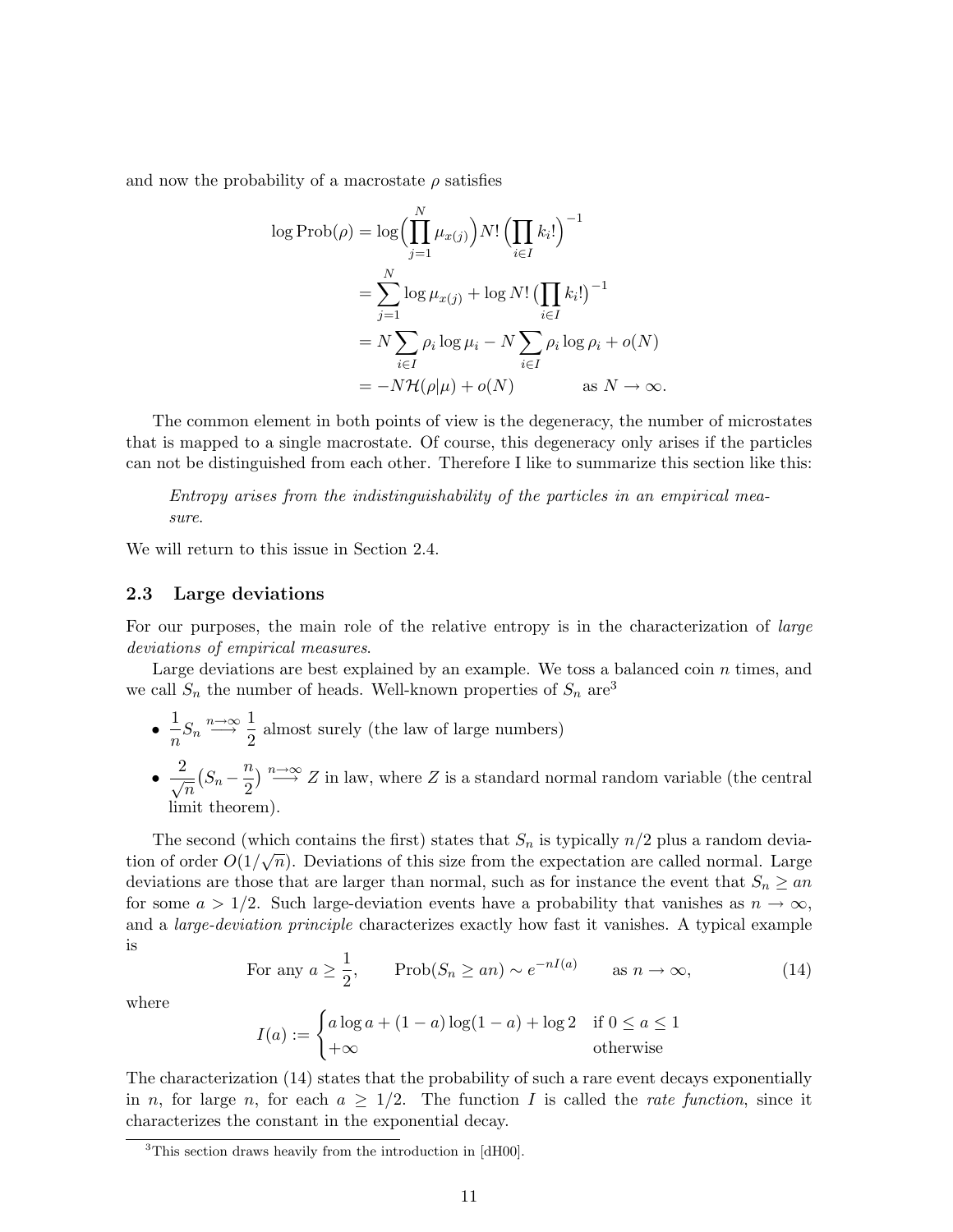

In order to explain what exactly the symbol  $\sim$  in (14) means we give a precise definiton of a large-deviation principle. As always we assume we are working in a complete metrizable separable space  $\Omega$  with a  $\sigma$ -algebra  $\Sigma$  that contains the Borel sets.

**Definition 3.** A sequence  $\mu_n \in \mathcal{P}(\Omega)$  satisfies a large-deviation principle with speed n and rate function I iff

$$
\forall O \subset \Omega \text{ open}, \qquad \liminf_{n \to \infty} \frac{1}{n} \log \mu_n(O) \ge - \inf_{O} I
$$
  

$$
\forall C \subset \Omega \text{ closed}, \qquad \liminf_{n \to \infty} \frac{1}{n} \log \mu_n(C) \le - \inf_{C} I.
$$

Let us make a few remarks.

• The definition of the large-deviation principle is rather cumbersome. We often write it, formally, as

$$
\text{Prob}(X_n \approx x) \sim e^{-nI(x)},
$$

which is intended to mean exactly the same as Definition 3.

• The characterization (14) can be deduced from Definition 3 as follows. Define

$$
\mu_n(A) := \text{Prob}(S_n \in nA).
$$

Then Prob $(S_n \ge a_n) = \mu_n([a, \infty))$ , and note that  $\inf_{[a, \infty)} I = I(a)$  whenever  $a \ge 1/2$ . Supposing that the large-deviation principle has been proved for  $\mu_n$  with rate function I (see e.g. [dH00, Th. I.3]), we then find that for all  $1/2 \le a < 1$ 

$$
-I(a) = -\inf_{(a,\infty)} I \le \liminf_{n \to \infty} \text{Prob}(S_n > an)
$$
  

$$
\le \limsup_{n \to \infty} \text{Prob}(S_n \ge an) \le -\inf_{[a,\infty)} I = -I(a).
$$

Therefore, if  $1/2 \le a < 1$  then the liminf and limsup coincide, and we have that

$$
\lim_{n \to \infty} \frac{1}{n} \log \text{Prob}(S_n \ge an) = \lim_{n \to \infty} \frac{1}{n} \log \text{Prob}(S_n > an) = -I(a).
$$

This is the precise version of (14).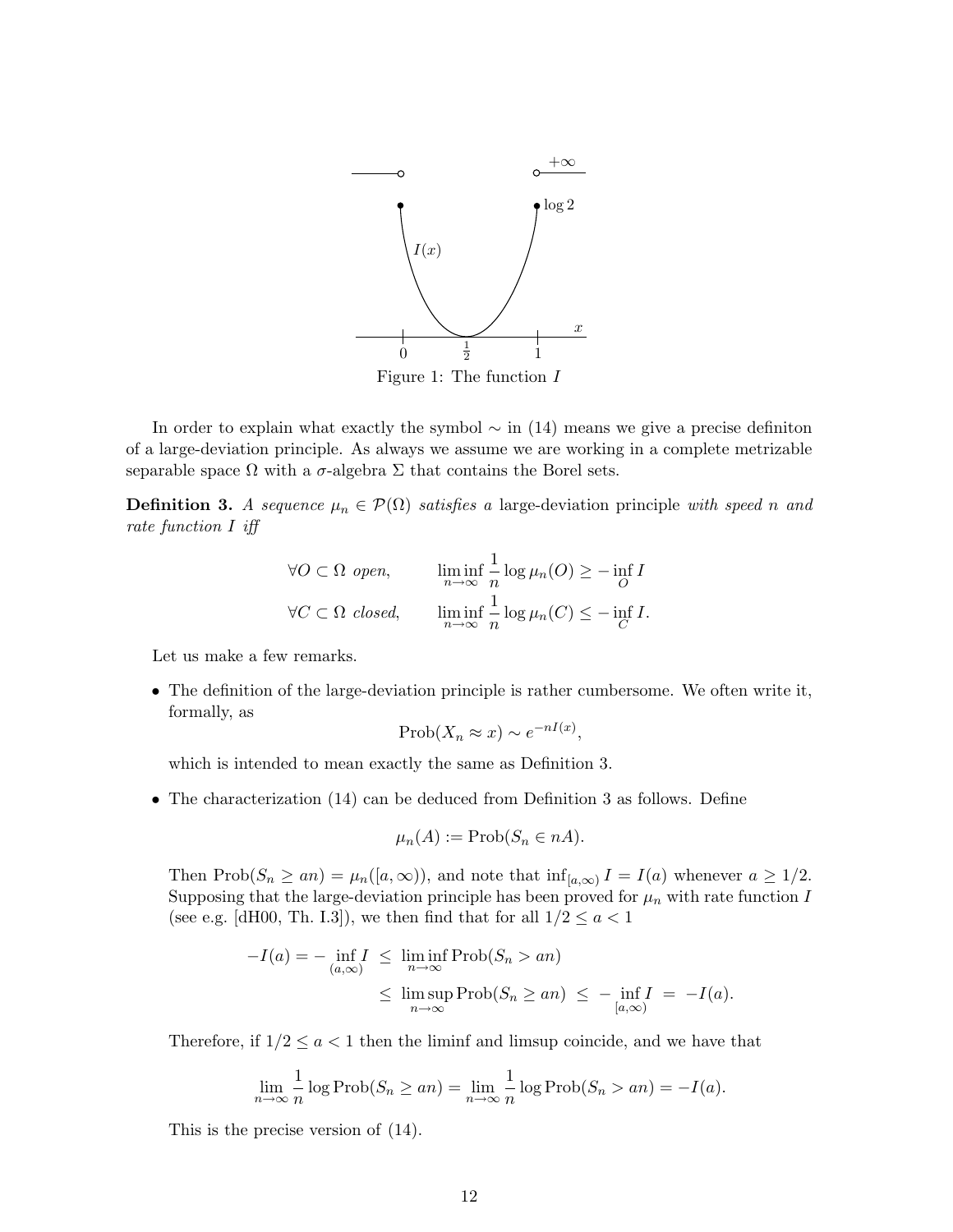- In the example of the coin, the two inequalities in Definition 3 reduced to one and the same equality at all points between 0 and 1, by the continuity of I at those points. In general a rate function need not be continuous, as the example of  $I$  above shows; neither is the function I unique. However, we can always assume that I is lower semi-continuous, and this condition makes I unique.
- Looking back at the discussion in Section 2.2, we see that for instance the limit (13) is a large-deviation description, at least formally. We also remarked there that the characterization (13) can not be true as it stands. In Definition 3 we see how this is remedied: instead of a single macrostate  $\rho$ , we consider open and closed sets of macrostates, which may contain states  $\rho$  of the form  $k/N$  for different values of N.

Remark 4 The definition of the large-deviation principle has close ties to two other concepts of convergence.

• A sequence of probability measures  $\mu_n$  converges narrowly (in duality with continuous and bounded functions) to  $\mu$  if

| $\forall O \subset \Omega$ open,   | $\liminf_{n\to\infty}\mu_n(O)\geq\mu(O)$  |
|------------------------------------|-------------------------------------------|
| $\forall C \subset \Omega$ closed, | $\liminf_{n\to\infty}\mu_n(C)\leq\mu(C).$ |

Apparently, the large-deviation principle corresponds to a statement like 'the measures 1  $\frac{1}{n} \log \mu_n$  converge narrowly'.

• The definition in terms of two inequalities also recalls the definition of Gamma-convergence, and indeed we have the equivalence (shown to me by Lorenzo Bertini)

 $\mu_n$  satisfies a large-deviation principle with rate function  $I \leftrightarrow \frac{1}{n}$  $\frac{1}{n}\mathcal{H}(\cdot | \mu_n) \stackrel{\Gamma}{\longrightarrow} \hat{I},$ 

where  $\hat{I}(\nu) := \int I d\nu$ . A proof is given in [Mar12].

A property of large deviations that will come back later is the following. Suppose that we have a large-deviation result for a sequence of probability measures  $\mu_n$  on a space X with rate functional I. Suppose that we now *tilt* the probability distribution  $\mu_n$  by a functional  $F: \mathcal{X} \to \mathbb{R}$ , by

$$
\tilde{\mu}_n(A) = \frac{\int_A e^{-nF(x)} \mu_n(dx)}{\int_{\mathcal{X}} e^{-nF(x)} \mu_n(dx)}.
$$

This increases the probability of events x with lower  $F(x)$ , with respect to events x with higher  $F(x)$ , with a similar exponential rate (the prefactor n) as a large-deviation result.

The large-deviation behaviour of  $\tilde{\mu}_n$  is now given by

**Theorem 5** (Varadhan's Lemma). Let  $F: \mathcal{X} \to \mathbb{R}$  be continuous and bounded from below. Then  $\tilde{\mu}_n$  satisfies a large deviation principle with rate function

$$
\tilde{I}(x) := I(x) + F(x) - \inf_{\mathcal{X}} (I + F).
$$

The final term in this expression is only a normalization constant that makes sure that inf  $\tilde{I} = 0$ . The important part is that  $\tilde{I}$  is the sum of the two functions I and F. In words: if we modify a probability distribution by tilting it with an exponential factor  $e^{-nF}$ , then that tilting function  $F$  ends up being *added* to the original rate function  $I$ .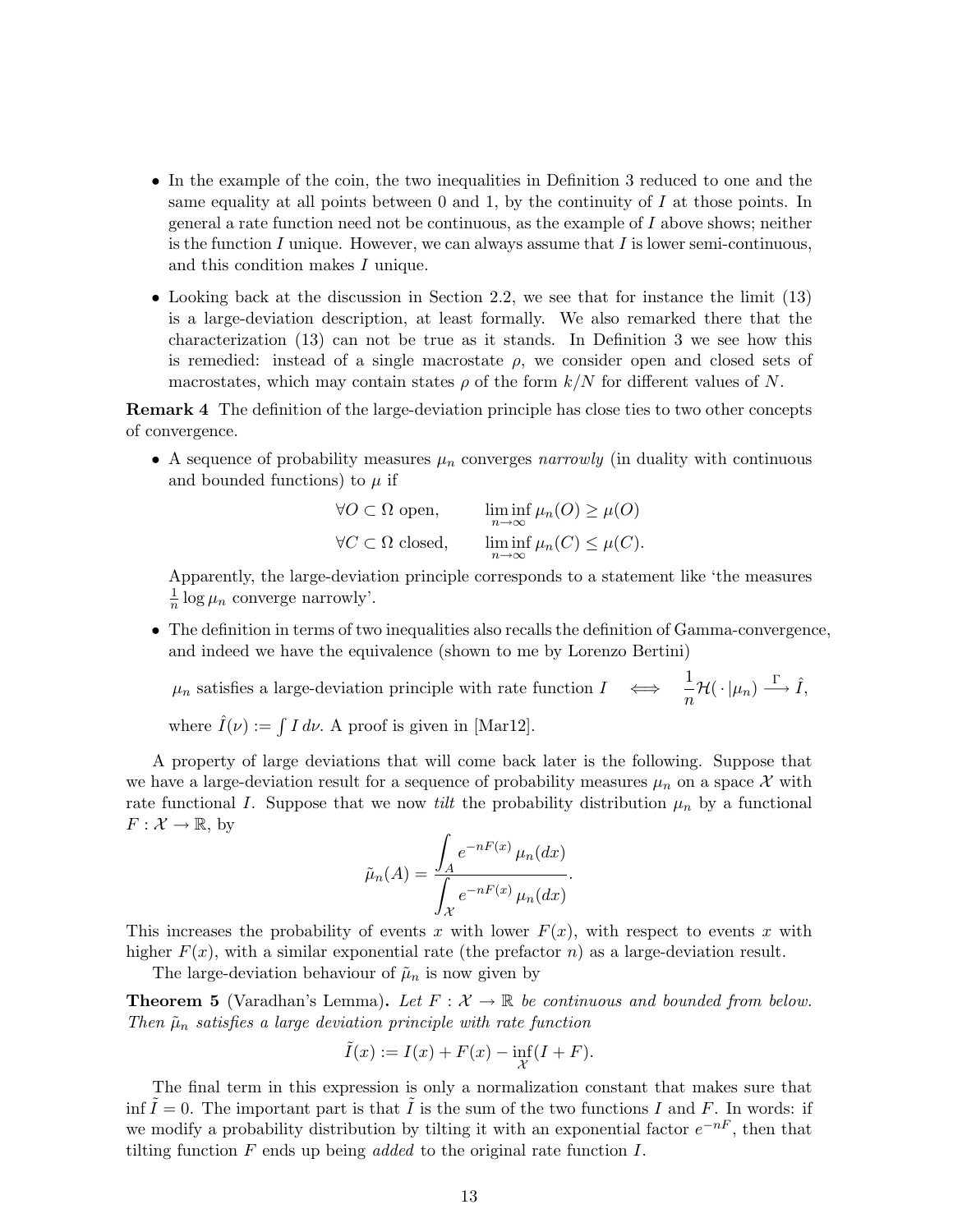#### 2.4 Entropy as large-deviation rate function

Now to the question why relative entropy appears in the context of thermodynamics. Consider the following situation. We place n independent particles in a space  $\mathcal X$  according to a distribution  $\mu \in \mathcal{P}(\mathcal{X})$ , i.e. the probability that the particle is placed in a set  $A \subset \mathcal{X}$  is  $\mu(A)$ . We now consider the empirical measure of these  $n$  particles, which is the measure

$$
\rho_n:=\frac{1}{n}\sum_{i=1}^n \delta_{X_i},
$$

where  $X_i$  is the position of the i<sup>th</sup> particle. The empirical measure  $\rho_n$  is a random element of  $\mathcal{P}(\mathcal{X})$ , and the law of large numbers gives us that with probability one  $\rho_n$  converges weakly (in the sense of measures) to the law  $\mu$ . (This is of course the standard way of determining  $\mu$ if one only has access to the sample points  $X_i$ ).

In this situation the large deviations of  $\rho_n$  are given by Sanov's theorem (see e.g. [DZ98, Th. 6.2.10]). The random measure  $\rho_n$  satisfies a large-deviation principle with rate n and rate function

$$
I(\rho) := \mathcal{H}(\rho|\mu),
$$

or in the shorthand notation that we used earlier,

$$
\boxed{\text{Prob}(\rho_n \approx \rho) \sim e^{-n\mathcal{H}(\rho|\mu)} \qquad \text{as } n \to \infty.}
$$
 (15)

This is such an important result that I state it separately:

The relative entropy is the rate functional of the empirical measure of a large number of identical particles.

Note the stress on 'empirical measure': the appearance of the relative entropy is intimately linked to the fact that we are considering empirical measures. Section 2.2 gives an insight into why this is: when passing from a vector of positions to the corresponding empirical measure, there is loss of information, since particles at the same position are indistinguishable.

### 2.5 Free energy and the Boltzmann distribution

In many books one encounters in various forms the following claim. Take a system of particles living in a space X, and introduce an 'energy'  $E : \mathcal{X} \to \mathbb{R}$  (in Joules, J) depending on the position  $x \in \mathcal{X}$ . Bring the system of particles into contact with a 'heat bath' of temperature T. Then the probability distribution of the particles will be given by

$$
\text{Prob}(A) = \frac{\int_{A} e^{-E(x)/kT} dx}{\int_{\mathcal{X}} e^{-E(x)/kT} dx}.
$$
\n(16)

This is known as the *Boltzmann distribution*, or *Boltzmann statistics*, and the *Boltzmann* constant k has the value  $1.4 \cdot 10^{-23}$  J/K. (Note that it only exists if the exponentials are integrable, which is equivalent to sufficient growth of  $E$  for large  $x$ . We will assume this for this discussion).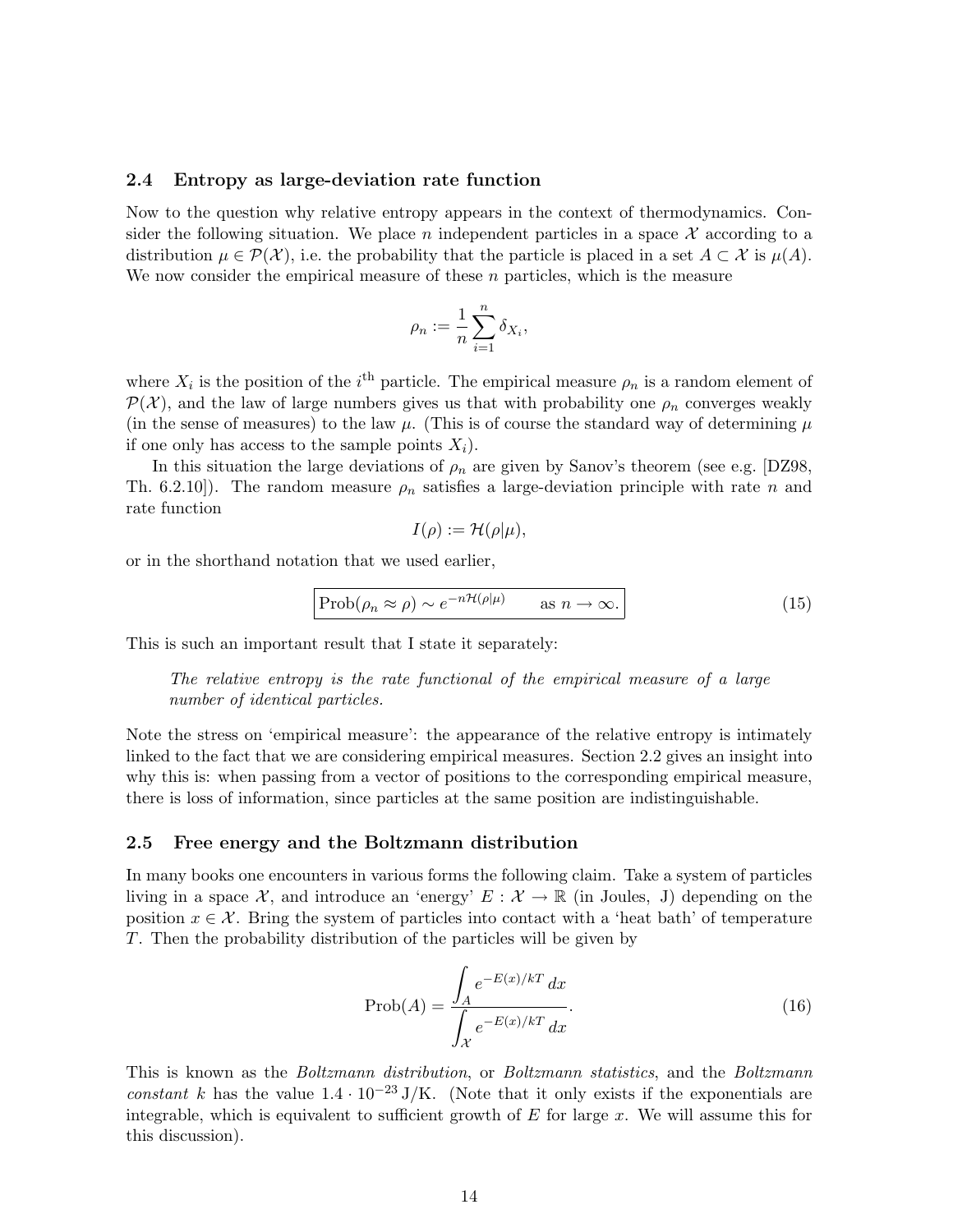Where does this distribution come from? The concept of entropy turns out to give us the answer.

Since we need a system and a heat bath, we take two systems, called  $S$  and  $S_B$  (for 'bath'). Both are probabilistic systems of particles; S consists of n independent particles  $X_i \in \mathcal{X}$ , with probability law  $\mu \in \mathcal{P}(\mathcal{X})$ ; similarly  $S_B$  consists of m independent particles  $Y_j \in \mathcal{Y}$ , with law  $\nu \in \mathcal{P}(\mathcal{Y})$ . The total state space of the system is therefore  $\mathcal{X}^n \times \mathcal{Y}^m$ .

The *coupling* between these systems will be via an *energy constraint*. We assume that there are energy functions  $e: \mathcal{X} \to \mathbb{R}$  and  $e_B: \mathcal{Y} \to \mathbb{R}$ , and we will constrain the joint system to be in a state of fixed total energy, i.e. we will only allow states in  $\mathcal{X}^n \times \mathcal{Y}^m$  that satisfy

$$
\sum_{i=1}^{n} e(X_i) + \sum_{j=1}^{m} e_B(Y_j) = \text{constant.}
$$
 (17)

The physical interpretation of this is that energy (in the form of heat) may flow freely from one system to the other, but no other form of interaction is allowed.

Similar to the example above, we describe the total states of systems  $S$  and  $S_B$  by empirical measures  $\rho_n = \frac{1}{n}$  $\frac{1}{n} \sum_i \delta_{X_i}$  and  $\zeta_m = \frac{1}{m}$  $\frac{1}{m}\sum_j \delta_{Y_j}$ . We define the average energies  $E(\rho_n) :=$ 1  $\frac{1}{n}\sum_i e(X_i) = \int_{\mathcal{X}} e d\rho_n$  and  $E_B(\zeta_m) := \int_{\mathcal{Y}} e_B d\zeta_m$ , so that the energy constraint above reads  $nE(\rho_n) + mE_B(\zeta_m) = \text{constant}.$ 

By Section 2.4, each of the systems separately satisfies a large-deviation principle with rate functions  $I(\rho) = \mathcal{H}(\rho|\mu)$  and  $I_B(\zeta) = \mathcal{H}(\zeta|\nu)$ . However, instead of using the explicit formula for  $I_B$ , we are going to assume that  $I_B$  can be written as a function of the energy  $E_B$  of the heat bath alone, i.e.  $I_B(\zeta) = I_B(E_B(\zeta))$ . For the coupled system we derive a joint large-deviation principle by choosing that (a)  $m = nN$  for some large  $N > 0$ , and (b) the constant in  $(17)$  scales as n, i.e.

$$
nE(\rho_n) + nNE_B(\zeta_{nN}) = n\overline{E}
$$
 for some  $\overline{E}$ .

The joint system satisfies then a large-deviation principle<sup>4</sup>

$$
\mathrm{Prob}\left((\rho_n,\zeta_{nN})\approx(\rho,\zeta)\,\Big|\,E(\rho_n)+NE_B(\zeta_{nN})=\overline{E}\right)\sim\exp(-nJ(\rho,\zeta)),
$$

with rate functional

$$
J(\rho,\zeta) := \begin{cases} \mathcal{H}(\rho|\mu) + N\tilde{I}_B(E_B(\zeta)) + \text{constant} & \text{if } E(\rho) + NE_B(\zeta) = \overline{E}, \\ +\infty & \text{otherwise.} \end{cases}
$$

Here the constant is chosen to ensure that inf  $J = 0$ .

The functional J can be reduced to a functional of  $\rho$  alone,

$$
J(\rho) = \mathcal{H}(\rho|\mu) + N\tilde{I}_B\left(\frac{\overline{E} - E(\rho)}{N}\right) + \text{constant}.
$$

In the limit of large  $N$ , one might approximate

$$
N\tilde{I}_B\left(\frac{\overline{E}-E(\rho)}{N}\right) \approx N\tilde{I}_B(\overline{E}) - \tilde{I}'_B(\overline{E})E(\rho).
$$

 ${}^{4}$ This statement is formal; I haven't yet worked out how to formulate this rigorously for general state spaces.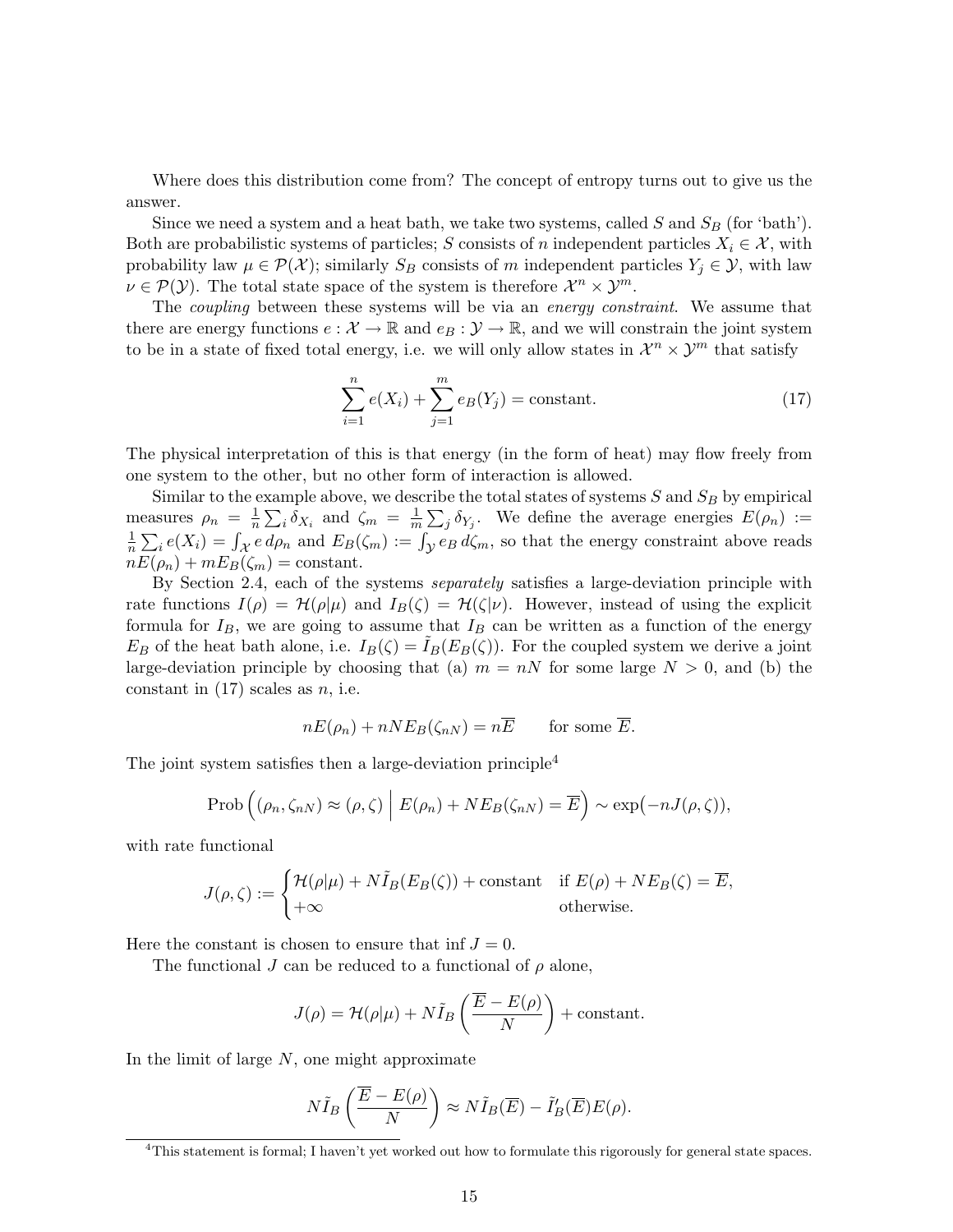The first term above is absorbed in the constant, and we find

$$
J(\rho) \approx \mathcal{H}(\rho|\mu) - E(\rho)\tilde{I}'_B(\overline{E}) + \text{constant}.
$$

We expect that  $I'_B$  is negative, since larger energies typically lead to higher probabilities and therefore smaller values of  $I_B$ . Now we simply define  $kT := -1/\tilde{I}_B'(\overline{E})$ , and we find

$$
J(\rho) \approx \mathcal{H}(\rho|\mu) + \frac{1}{kT}E(\rho) + \text{constant}.
$$

Compare this to the typical expression for free energy  $E - TS$ ; if we interpret S as  $-k\mathcal{H}(\cdot|\mu)$ , then we find the expression above, up to a factor  $kT$ .

Note that the right-hand side can be written as  $\mathcal{H}(\rho|\tilde{\mu})$ , where  $\tilde{\mu}$  is the tilted distribution

$$
\tilde{\mu}(A) = \frac{\int_A e^{-e(x)/kT} \mu(dx)}{\int_{\mathcal{X}} e^{-e(x)/kT} \mu(dx)}
$$

Here we recognize the expression (16) for the case when  $\mu$  is the Lebesgue measure.

This derivation shows that the effect of the heat bath is to tilt the system S: a state  $\rho$ of S with larger energy  $E(\rho)$  implies a smaller energy  $E_B$  of  $S_B$ , which in turn reduces the probability of  $\rho$ . The role of temperature T is that of an exchange rate, since it characterizes the change in probability (as measured by the rate function  $I_B$ ) per unit of energy. When T is large, the exchange rate is low, and then larger energies incur only a small probabilistic penalty. When temperature is low, then higher energies are very expensive, and therefore more rare. From this point of view, the Boltzmann constant  $k$  is simply the conversion factor that converts our Kelvin temperature scale for  $T$  into the appropriate 'exchange rate' scale.

In books on thermodynamics one often encounters the identity (or definition)  $T = dS/dE$ . This is formally the same as our definition of kT as  $-dI_B/dE$ , if one interprets  $I_B$  as an entropy and adopts the convention to multiply the non-dimensional quantity  $I_B$  with  $-k$ .

One consequence of the discussion above is that the expression

$$
\mathcal{H}(\rho|\mu) + \frac{1}{kT}E(\rho) + \text{constant}
$$

is the rate function for a system of particles in contact with a heat bath. This is the same expression as (11), if we identify  $\Phi$  with  $E/kT$ , and this answers the first part of Question 5, 'what is  $\mathcal{F}$ ?' Answer: this 'free energy' is the rate function for a system of particles, in contact with a heat bath of temperature T, and with energy function  $\Phi = E$ . It's good to note that the Boltzmann distribution is the unique minimizer of the free energy.

Yet another insight that this calculation gives is the following. I was often puzzled by the fact that in defining a free energy (e.g.  $E - TS$ , or kT Ent +E), one adds two rather different objects: the energy of a system seems to be a completely different type of object than the entropy. This derivation of Boltzmann statistics shows that it's not exactly energy and entropy that one's adding; it really is more like adding two entropies ( $\mathcal{H}$  and  $I_B$ , in the notation above). The fact that we write the second entropy as a constant times energy follows from the coupling and the approximation allowed by the assumption of a large heat bath.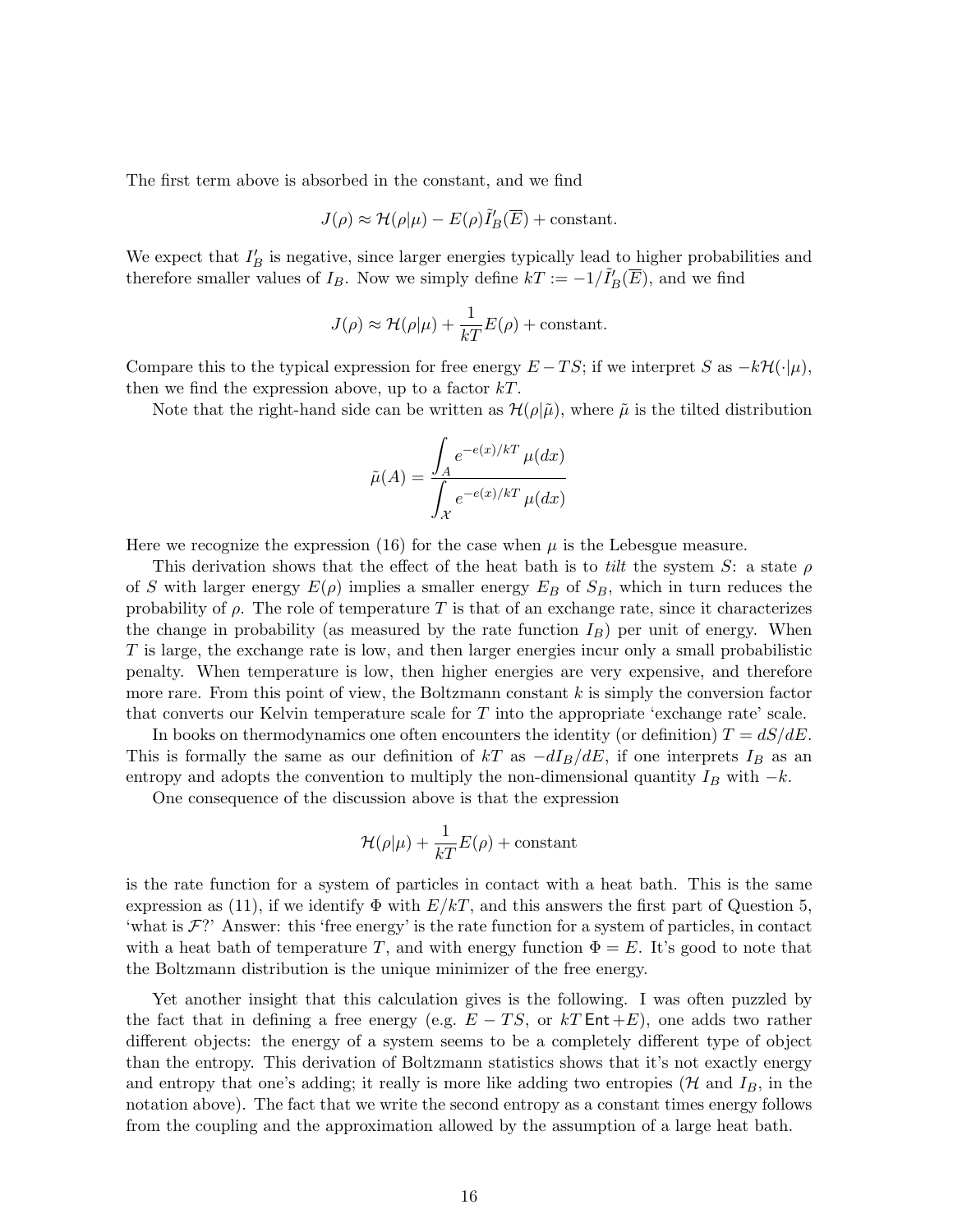### 3 Wasserstein distance and Wasserstein gradient flows

In this section we introduce the Wasserstein distance function (Section 3.1) and Wasserstein gradient flows (Section 3.2), in preparation for the discussion of Section 4.

### 3.1 The Wasserstein distance function

The natural set on which to define the Wasserstein distance is the set of probability measures with finite second moments,

$$
\mathcal{P}_2(\mathbb{R}^d) := \left\{ \rho \in \mathcal{P}(\mathbb{R}^d) : \int_{\mathbb{R}^d} |x|^2 \, d\rho < \infty \right\}.
$$

The *Wasserstein distance* between two such probability measures  $\rho_{0,1} \in \mathcal{P}_2(\mathbb{R}^d)$  is [Vil03]

$$
d(\rho_0, \rho_1)^2 := \inf_{q \in \Gamma(\rho_0, \rho_1)} \int_{\mathbb{R}^d \times \mathbb{R}^d} |x - y|^2 q(dx dy), \tag{18}
$$

where  $\Gamma(\rho_0, \rho_1)$  is the set of all *couplings* of  $\rho_0$  and  $\rho_1$ , i.e. those q with marginals  $\rho_0$  and  $\rho_1$ :

for any 
$$
A \subset \mathbb{R}^d
$$
,  $q(A \times \mathbb{R}^d) = \rho_0(A)$  and  $q(\mathbb{R}^d \times A) = \rho_1(A)$ .

It is also known as a type of 'earth-mover's distance', by its interpretation in terms of the minimal cost of transport of a given pile of sand  $\rho_0$  to fill a given hole  $\rho_1$ , where the unit cost of transport of a grain of sand from x to y is the squared distance  $|x-y|^2$ .

The distance function d is a complete separable metric on the space  $\mathcal{P}_2(\mathbb{R}^d)$ . Convergence in Wasserstein metric is equivalent to the combination of (a) narrow convergence of measures (i.e. in duality with continuous and bounded functions) and (b) convergence of the second marginals [AGS05, Remark 8.1.5-7].

The Wasserstein distance function has an alternative formulation due to Benamou and Brenier [BB00],

$$
d(\rho_0, \rho_1)^2 = \inf \left\{ \int_0^1 \|\partial_t \rho_t\|_{-1, \rho_t}^2 dt : \rho : [0, 1] \to \mathcal{P}_2(\mathbb{R}^d), \ \rho_t \big|_{t=0, 1} = \rho_{0,1} \right\},\
$$

where for fixed t the *local Wasserstein norm* at  $\rho_t$  of the 'tangent'  $\partial_t \rho_t$  is given by

$$
\|\partial_t \rho_t\|_{-1,\rho_t}^2 := \inf \left\{ \int_{\mathbb{R}^d} |v|^2 \, d\rho_t : v \in L^2(\rho_t; \mathbb{R}^d), \ \partial_t \rho_t + \text{div} \, \rho_t v = 0 \right\}.
$$
 (19)

If the distributional derivative  $\partial_t \rho_t$  at time t has no representation as div  $\rho_t v$  for any  $v \in$  $L^2(\rho_t)$ , then the norm is given the value  $+\infty$ .

The infimum in  $(19)$  is achieved, and the corresponding vector field  $v$  is an element of the set

$$
\overline{\{\nabla\varphi : \varphi \in C_c^{\infty}(\mathbb{R}^d)\}}^{L^2(\rho_t)}.
$$
\n(20)

The distributional derivative  $\partial_t \rho_t$  and the corresponding velocity field v are two different ways of describing the same tangent vector. We often need to switch from one to the other, and so we introduce the notation

$$
(s, v) \in \text{Tan}_{\rho} \qquad \Longleftrightarrow \qquad s + \text{div} \, \rho v = 0 \quad \text{and} \quad v \in \overline{\{\nabla \varphi : \varphi \in C_c^{\infty}(\mathbb{R}^d)\}}^{L^2(\rho)}.
$$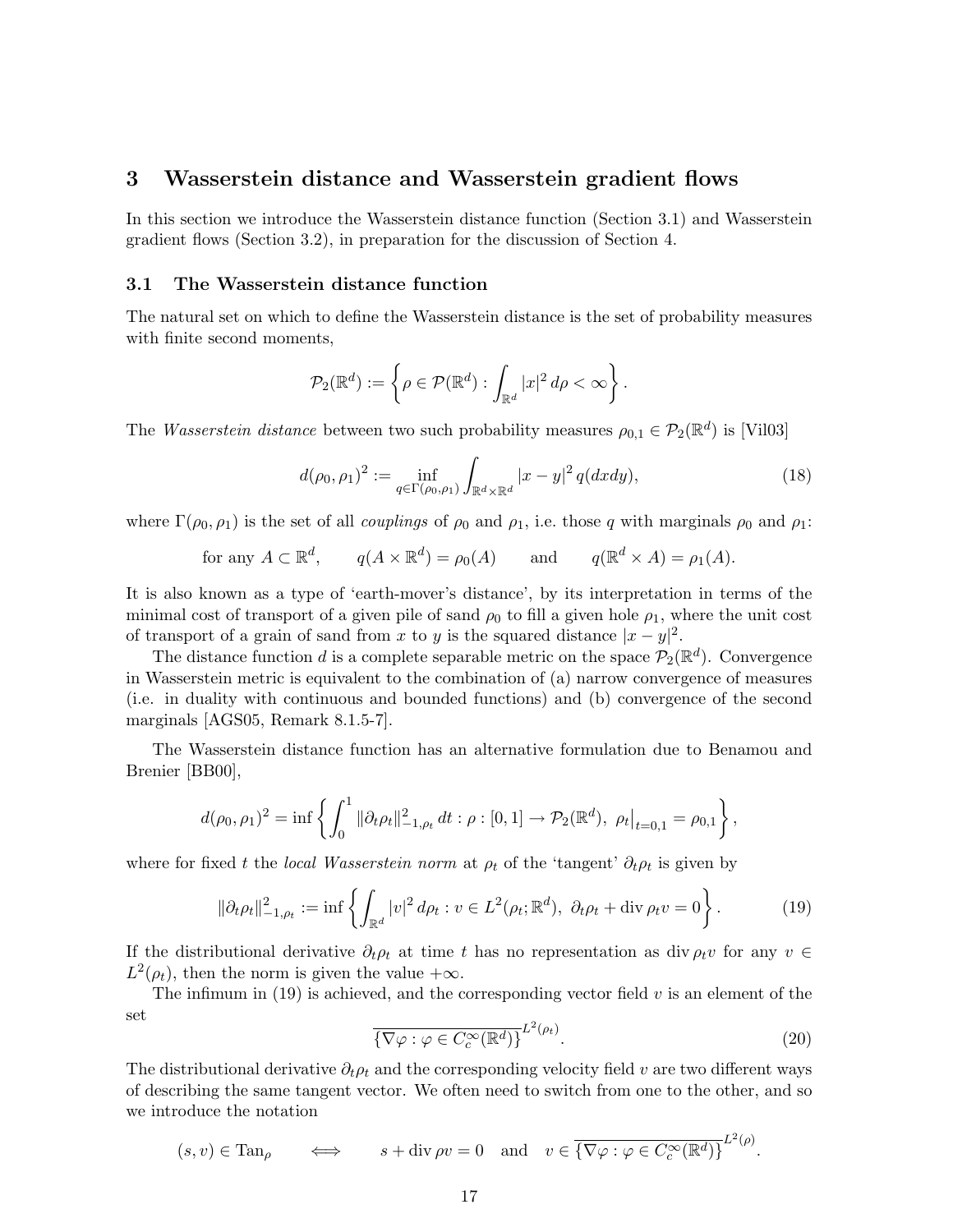This optimal vector field allows us to define a local metric tensor on the tangent space, the corresponding local inner product:

$$
(s_1, s_2)_{-1, \rho_t} := \int_{\mathbb{R}^d} v_1 \cdot v_2 \, d\rho_t \qquad \text{where } (s_i, v_i) \in \text{Tan}_{\rho_t}, \tag{21}
$$

such that the norm (19) satisfies  $||s||_{-1,\rho}^2 = (s, s)_{-1,\rho}$ .

### 3.2 Wasserstein gradient flows

Turning to Wasserstein gradient flows, there is a simple, but formal, way of describing these. This way is obtained by taking the Hilbert-space concept of a gradient flow (as in e.g. (4–5) or (6)) and taking for the inner product the local metric tensor  $(\cdot, \cdot)_{-1,\rho_t}$  defined in (21). In this way the Wasserstein gradient flow of a functional  $\mathcal E$  defined on  $\mathcal P_2(\mathbb R^d)$  is formally characterized by

$$
(\partial_t \rho_t, s)_{-1, \rho_t} = -\langle \mathcal{E}'(\rho_t), s \rangle \qquad \text{for all times } t \text{ and tangent vectors } s. \tag{22}
$$

In Section 1.3 we claimed that the diffusion equation (1) is the Wasserstein gradient flow of the entropy  $\text{Ent}(\rho) := \int_{\mathbb{R}^d} \rho(x) \log \rho(x) dx$  (we often write  $\rho(x)$  for the Lebesgue density of a measure  $\rho$ ). Let us verify this, at least formally.

Finiteness of the entropy  $Ent(\rho)$  implies that  $\rho$  is Lebesgue absolutely continuous. If we take a tangent vector s that is also Lebesgue absolutely continuous, then the action of the derivative  $Ent'(\rho)$  on a tangent vector s is given by

$$
\langle \mathsf{Ent}'(\rho),s\rangle:=\lim_{h\to 0}\frac{\mathsf{Ent}(\rho+hs)-\mathsf{Ent}(\rho)}{h}=\int_{\mathbb{R}^d}(\log\rho(x)+1)s(x)\,dx.
$$

The left-hand side of (22) is equal to

$$
\int_{\mathbb{R}^d} v_1 \cdot v_2 \, d\rho_t,
$$

where  $(\partial_t \rho_t, v_1), (s, v_2) \in \text{Tan}_{\rho_t}$ . Assume we can write  $v_i = \nabla \varphi_i$  for some  $\varphi_i \in C_c^{\infty}$ ; the definition (20) assures that this is possible at least in approximation. Then the integral above becomes

$$
\int_{\mathbb{R}^d} \nabla \varphi_1 \cdot \nabla \varphi_2 \, d\rho_t,
$$

which we rewrite by partial integration to

$$
-\int_{\mathbb{R}^d} \varphi_2 \operatorname{div} \rho_t \nabla \varphi_1 \stackrel{(\partial_t \rho_t, \nabla \varphi_1) \in \operatorname{Tan}_{\rho_t}}{=} \int \varphi_2 \partial_t \rho_t.
$$

For fixed t and s we then rewrite  $(22)$  as

$$
\int \varphi_2 \partial_t \rho_t = \int (\log \rho_t + 1) s
$$
  
= 
$$
- \int (\log \rho_t + 1) \operatorname{div} \rho_t \nabla \varphi_2
$$
  
= 
$$
\int \nabla (\log \rho_t + 1) \cdot \nabla \varphi_2 d\rho_t
$$
  
= 
$$
\int \nabla \rho_t \cdot \nabla \varphi_2.
$$
 (23)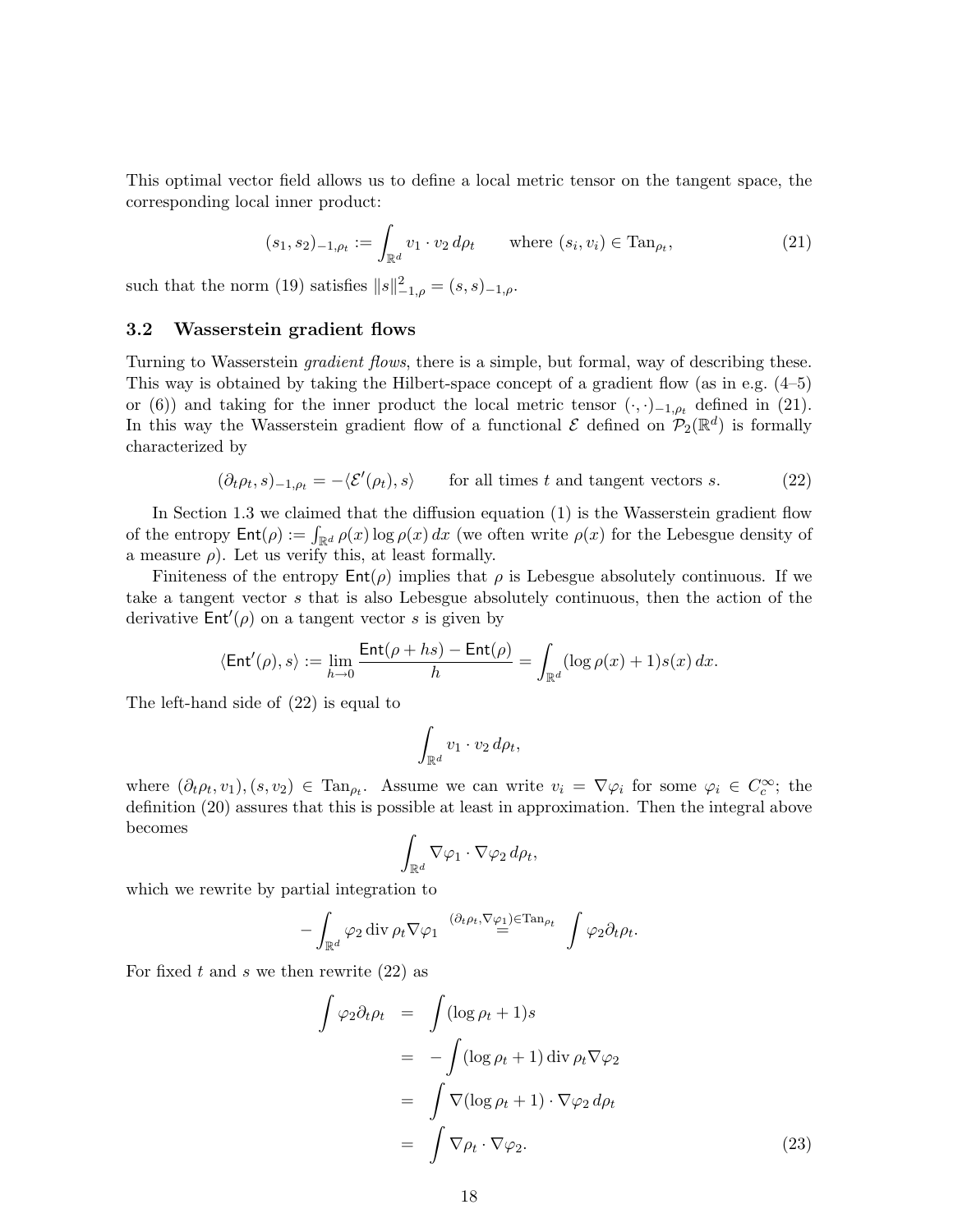This equality is to hold for all tangent vectors  $s = - \text{div } \rho_t \nabla \varphi_2$ , and therefore for all functions  $\varphi_2$ . Therefore (23), like (7), is a weak formulation of the diffusion equation (1).

A very similar calculation shows how the expression (8) describes a Wasserstein gradient flow for an arbitrary functional  $\mathcal{F}$ , using the fact that, at least formally,

$$
\langle \mathcal{F}'(\rho_t), \partial_t \rho_t \rangle = \int_{\mathbb{R}^d} \frac{\partial \mathcal{F}}{\partial \rho}(\rho_t) \, \partial_t \rho_t.
$$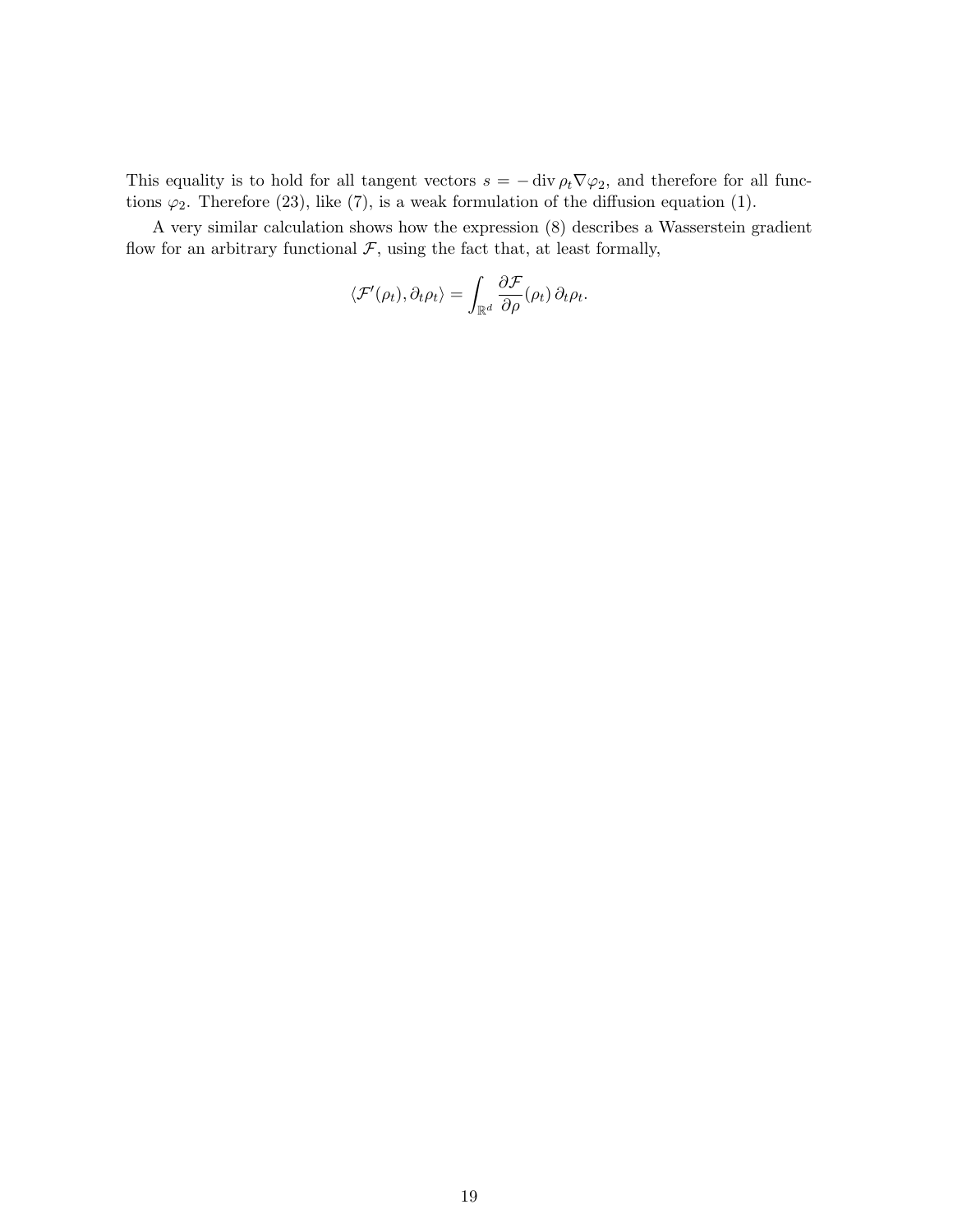### 4 Example: the diffusion equation

The aim of this section is to develop the following modelling concepts:

- M1 The Wasserstein distance characterizes the mobility of empirical measures of systems of Brownian particles (Section 4.1);
- M2 The Wasserstein gradient flow of the entropy arises from the large-deviation behaviour of a system of Brownian particles (Section 4.2).

This will also answer Questions 2 and 3.

#### 4.1 A corresponding microscopic model: independent Brownian particles

In Section 2.4 we showed that the diffusion equation is the Wasserstein gradient flow of the entropy, but we couldn't explain why this is the case, which is one of the main issues of these notes. We now turn to a microscopic model, in terms of stochastic particles, to motivate this.

The model is a system of *n* independent Brownian particles  $X_{n,i}$  in  $\mathbb{R}^d$   $(i = 1, \ldots, n)$ . Each particle has a transition kernel<sup>5</sup>

$$
p_h(x,y) := \frac{1}{(4\pi h)^{d/2}} e^{-|x-y|^2/4h},\tag{24}
$$

which describes the probability of finding the particle at  $y$  after time h conditioned on it being at x at time zero. For the moment we focus on just the two times  $t = 0$  and  $t = h$ . The particles are not identically distributed; while their transition probabilities are the same, their initial position differs, as follows. Given an initial datum  $\rho^0$ , we choose a sequence  $x_n = (x_{n,i})_i$ , for  $i = 1 \dots n$  and  $n = 1, 2, \dots$ , such that

$$
\rho_n^0 := \frac{1}{n} \sum_{i=1}^n \delta_{x_{n,i}} \longrightarrow \rho^0 \quad \text{as } n \to \infty.
$$

For each n, we then give particle  $X_{n,i}$  a deterministic initial position  $x_{n,i}$ . In words, therefore, this is a collection of particles that start at positions constructed such as to reproduce  $\rho^0$ , and jump over time h to new positions as described by  $p_h$ .

In Section 2.4 we showed how the entropy Ent is the large-deviation rate functional of the empirical measure of a similar system of particles in a static situation. Here we want to work towards the dynamic situation. Mirroring the earlier setup, we consider the empirical measure  $\rho_n$  of the particles at time h,

$$
\rho_n := \frac{1}{n} \sum_{i=1}^n \delta_{X_{n,i}(h)}.
$$

For this particle system a large-deviation result states that [Léo07, PR11]

$$
\text{Prob}(\rho_n \approx \rho) \sim e^{-nI_h(\rho|\rho^0)},\tag{25}
$$

<sup>&</sup>lt;sup>5</sup>In the probability literature Brownian particles usually have generator  $\frac{1}{2}\Delta$ , and the exponent reads  $-|x$  $y^2/2h$ ; here we take generator  $\Delta$  and therefore exponent  $-|x-y|^2/4h$ .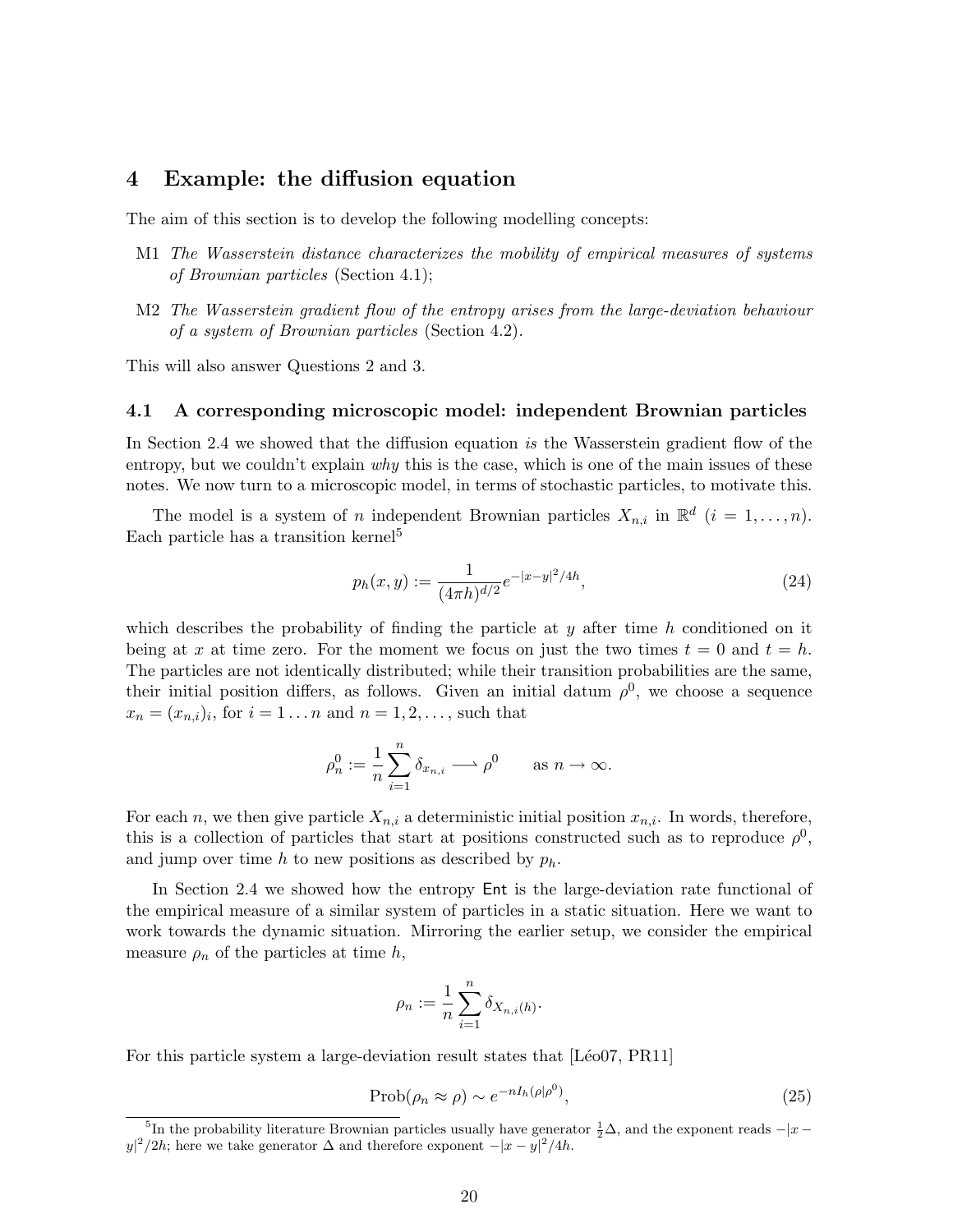where the rate functional  $I$  is given by

$$
I_h(\rho|\rho^0) = \inf_{q \in \Gamma(\rho,\rho^0)} \mathcal{H}(q|Q),\tag{26}
$$

for the measure Q given by

$$
Q(dx dy) = p_h(x, y)\rho^0(dx)dy.
$$

It was proved in  $[Léo07]$  that

$$
4hI_h(\cdot|\rho^0) \xrightarrow{\Gamma} d(\cdot,\rho^0)^2 \qquad \text{as } h \to 0. \tag{27}
$$

(The type of convergence is Γ- or Gamma-convergence, a natural concept of convergence for functionals. See [DM93] for an introduction.)

Although this is a simple convergence result, it is actually the first result that indicates to us why the Wasserstein distance plays a role in the gradient-flow structure of the diffusion equation. The argument runs as follows. If  $I_h$  is essentially the same as  $d^2/4h$ , as suggested by  $(27)$ , then apparently the Wasserstein distance tells us the same thing: high values of  $d$ have low probability, and low values have high probability.

Therefore the value of  $d(\rho, \rho^0)$  is a characterization of the probability that these Brownian particles travel from  $\rho^0$  to  $\rho$  between time zero and time h:

The Wasserstein distance characterizes the stochastic mobility of empirical measures of systems of Brownian particles.

We'll see another interpretation of this fact in Section 6.1 below. Also compare this to the statement on page 14.

Before continuing we briefly describe why (27) is true. Using the definition of the relative entropy, we write (assuming all measures are Lebesgue absolutely continuous for simplicity)

$$
\mathcal{H}(q|Q) = \int_{\mathbb{R}^d \times \mathbb{R}^d} q(x, y) \left[ \log q(x, y) - \log p_h(x, y) - \log \rho^0(x) \right] dx dy
$$
  
= Ent(q) + 
$$
\int_{\mathbb{R}^d \times \mathbb{R}^d} q(x, y) \left[ \frac{d}{2} \log 4\pi h + \frac{1}{4h} |x - y|^2 - \log \rho^0(x) \right] dx dy.
$$

Formally, the largest term on the right-hand side is the term

$$
\frac{1}{4h}\int_{\mathbb{R}^d\times\mathbb{R}^d}q(x,y)|x-y|^2\,dxdy,
$$

where the integral is the same as in the definition of  $d(\rho^0, \pi_2 q)^2$ , where  $\pi_2 q(y) = \int_{\mathbb{R}^d} q(x, y) dx$ is the projection onto the second variable.

Indeed, as  $h \to 0$ , it is shown in [ADPZ11] under some restrictions that this term dominates the right-hand side, and that the other terms diverge as  $h \to 0$ , but only logarithmically; therefore they vanish after multiplication by h, as in (27). In addition, in the limit  $h \to 0$  the optimal q in the infimum (26) converges narrowly to the optimum in  $(18)$ .

This 'proof' explains for instance why there is a relationship between the Wasserstein distance and a system of Brownian particles: the expression  $|x-y|^2$  for the cost in (18) is exactly the same as the exponent  $|x-y|^2$  in the Gaussian transition probability  $p_h$  (24). This exponent itself can ultimately be traced back to the central limit theorem.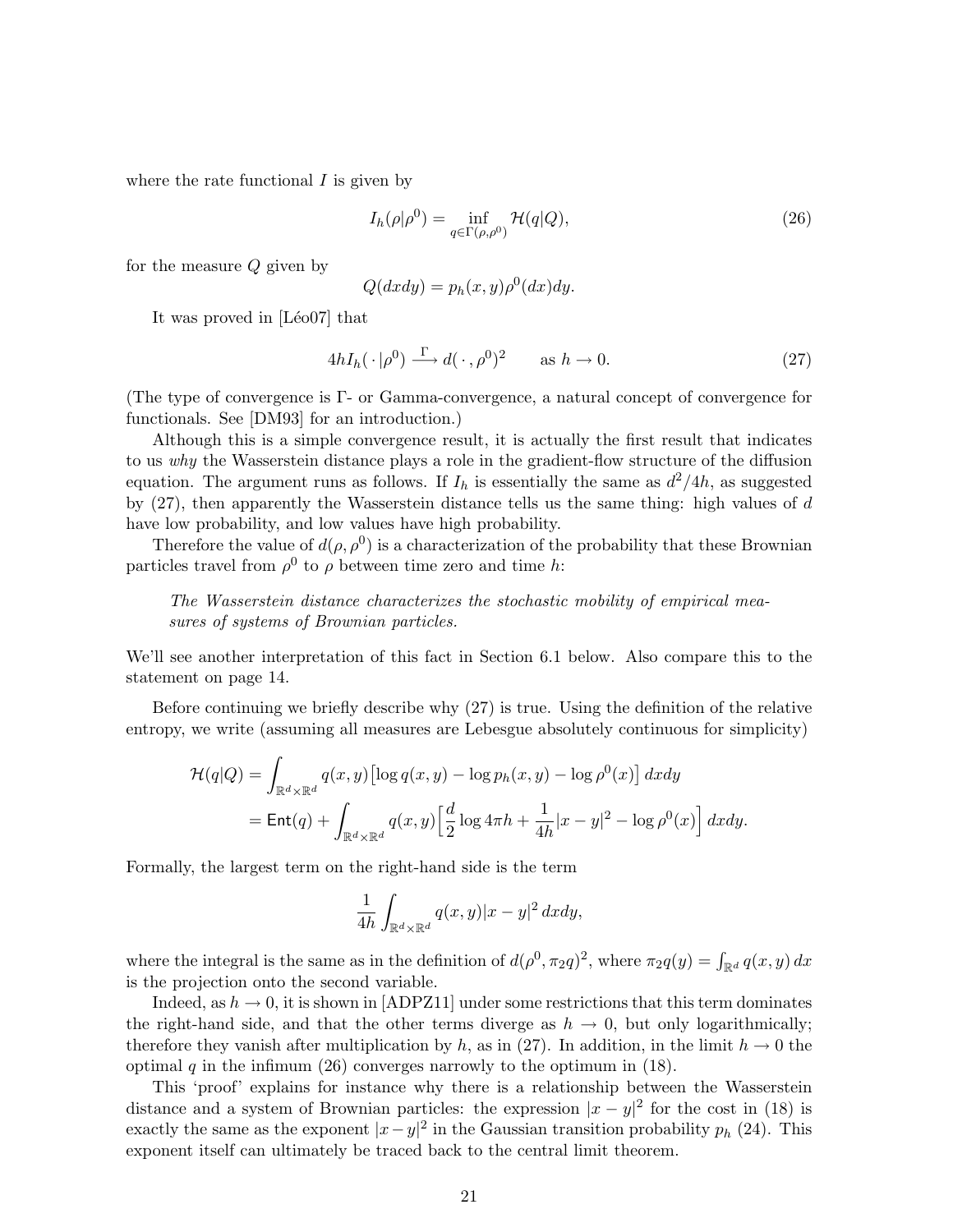### 4.2 Scaling the ladder: the next step up

The insight gained in the previous section is useful, but not good enough to explain the gradient-flow structure completely. As we discussed in the Introduction, three questions need to be answered. The first question for the Entropy-Wasserstein gradient flow, 'why Wasserstein?', has now received an answer, but the other two questions, 'why entropy?' and 'why this combination?' are still open. Therefore we need to sharpen up our analysis.

The convergence result (27) implies that  $I_h$  is similar to  $d^2/4h$  for small h. As we shall see, we need what is essentially the next order in this asymptotic development in  $h$ , which is the  $O(h^0) = O(1)$  term. In [ADPZ11] it was shown that (27) indeed can be improved to give

$$
I_h(\cdot|\rho^0) - \frac{1}{4h}d(\cdot,\rho^0)^2 \stackrel{\Gamma}{\longrightarrow} \frac{1}{2}\operatorname{Ent}(\cdot) - \frac{1}{2}\operatorname{Ent}(\rho^0) \quad \text{as } h \to 0,
$$

under some technical restrictions. This suggests the asymptotic development

$$
I_h(\rho|\rho^0) \approx \frac{1}{4h}d(\rho,\rho^0)^2 + \frac{1}{2}\operatorname{Ent}(\rho) - \frac{1}{2}\operatorname{Ent}(\rho^0) + o(1) \quad \text{as } h \to 0. \tag{28}
$$

This expression connects to a well-known approximation scheme for gradient flows, which we now discuss.

### 4.3 Time-discrete approximation

Gradient flows have a classical time-discrete approximation scheme that goes back at least as far as De Giorgi. For instance, for the case of the Wasserstein gradient flow of the free-energy functional F defined in (11), this takes the following form. Given an initial datum  $\rho^0$  and a time step  $h > 0$ , iteratively construct a sequence of approximations  $\rho^k$  by the minimization problem

Given  $\rho^{k-1}$ , let  $\rho^k$  be a minimizer of

$$
\rho \mapsto \mathcal{F}(\rho) + \frac{1}{2h} d(\rho, \rho^{k-1})^2. \tag{29}
$$

Here d is the Wasserstein metric defined in (18). The piecewise-constant interpolation  $t \mapsto$  $\rho_t$  defined by  $\rho_t := \rho^{\lfloor t/h \rfloor}$  then converges narrowly to the solution  $\rho$  of (10) with initial datum  $\rho^0$  [JKO98].

This origin of this approximation scheme is best recognized by formulating it for a simple gradient flow in  $\mathbb{R}^n$  of an energy  $\mathcal{E}$ . Minimizing the corresponding functional

$$
u \mapsto \mathcal{E}(u) + \frac{1}{2h}|u - u^{k-1}|^2
$$

leads to the stationarity condition for u

$$
\nabla \mathcal{E}(u) + \frac{u - u^{k-1}}{h} = 0,
$$

which is the backward-Euler discretization of the gradient-flow equation  $\dot{u} = -\nabla \mathcal{E}$ .

This time-discrete approximation shows how the expression (28) connects to the Wasserstein gradient flow of the entropy Ent, since (28) is exactly one-half of (29) (with  $\mathcal{F} = \mathsf{Ent}$ ).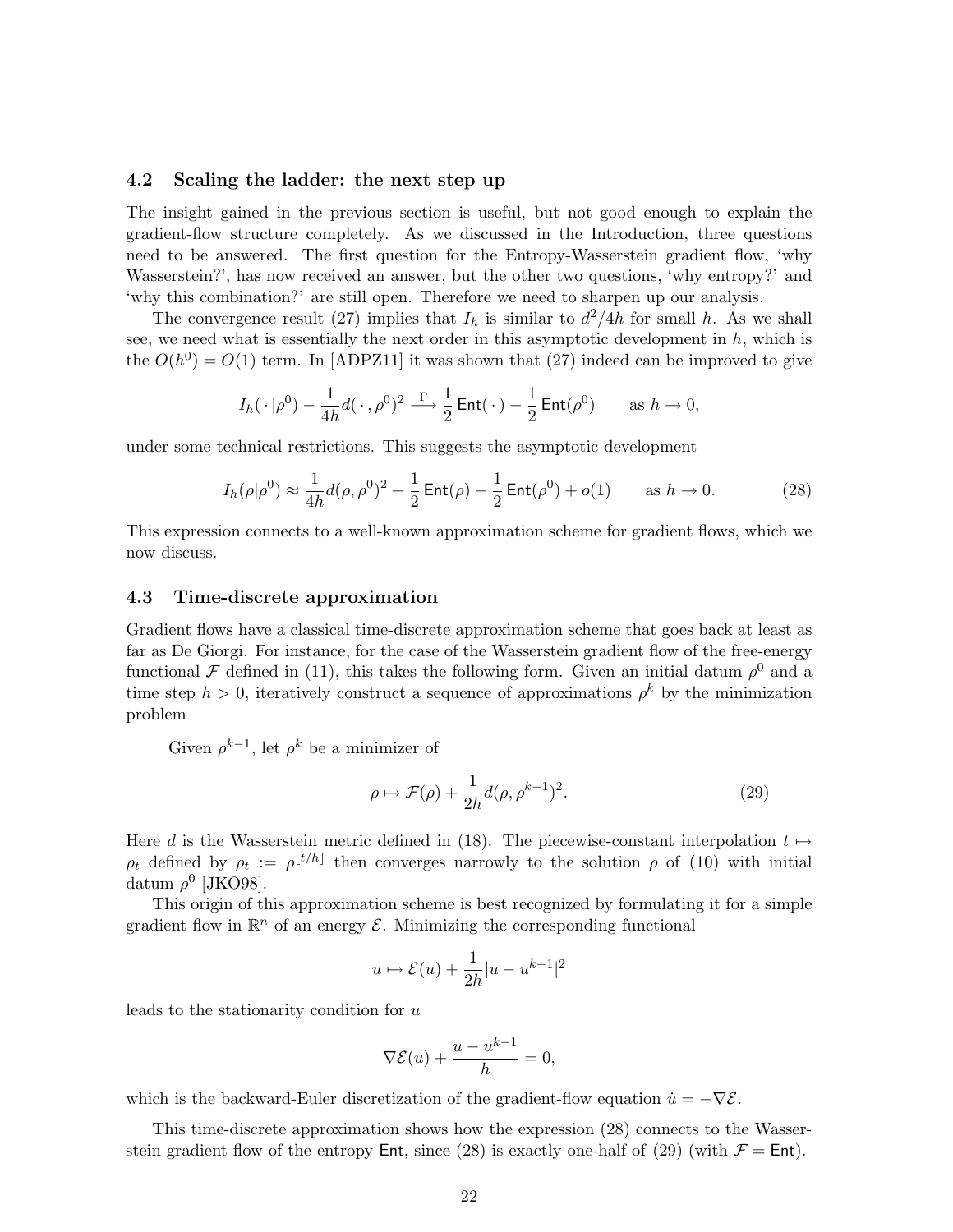### 4.4 Wrapping up the modelling arguments

With all the pieces in place we can now describe the whole argument.

- 1. The starting point is the assumption that our intended gradient flow is the macroscopic, or upscaled version, of a set of particles with Brownian mobility.
- 2. The asymptotic expression for the rate function for the empirical measure after time  $h$ , starting from  $\rho^0$ , is (see (28))

$$
\rho \mapsto \frac{1}{4h} d(\rho^0, \rho)^2 + \frac{1}{2} \operatorname{Ent}(\rho) - \frac{1}{2} \operatorname{Ent}(\rho^0). \tag{30}
$$

We think of this as the result of two separate effects. The first, the Wasserstein distance  $d(\rho^0, \rho)^2/4h$ , describes the probability that the empirical measure transitions from  $\rho^0$ to  $\rho$ , as discussed in Section 4.1.

- 3. The two terms  $\frac{1}{2}$  Ent $(\rho) \frac{1}{2}$  $\frac{1}{2}$  Ent( $\rho$ <sup>0</sup>), as the entropy difference between initial and final time, represent the degree to which the final distribution  $\rho$  has a higher probability of being chosen than the initial distribution  $\rho^0$ —because of indistinguishibility. This is in the same sense as the characterization (15) and the discussion of Section 2.2. Two things are different, in comparison to  $(15)$ : the factor  $1/2$  and the absence of a reference measure.
	- The factor 1/2 I can't explain, to be honest, other than by remarking 'that it works'—in the sense that the resulting equation (1) is the right one if and only if the prefactor of  $Ent$  is  $1/2$ . If anyone has any suggestions I'd be very interested.
	- The lack of a reference measure is a consequence of the fact that, for a Brownian motion without potential landscape, all positions  $x$  are equal. The natural reference measure therefore is translation-invariant. This rules out a probability measure on  $\mathbb{R}^d$ , but the Lebesgue measure  $\mathcal{L}^d$  is a natural choice: and  $\mathcal{H}(\rho|\mathcal{L}^d) = \mathsf{Ent}(\rho)$ . Note that if  $a > 0$ , then  $\mathcal{H}(\rho | a\mathcal{L}^d) = \text{Ent}(\rho) - \log a$ ; therefore multiplying the Lebesgue measure by a doesn't change the difference  $\frac{1}{2}\mathcal{H}(\rho|a\mathcal{L}^d) - \frac{1}{2}\mathcal{H}(\rho^0|a\mathcal{L}^d) =$ 1  $\frac{1}{2}$  Ent $(\rho) - \frac{1}{2}$  $\frac{1}{2}$  Ent $(\rho^0)$ .
- 4. The fact that the two contributions are added can be understood with Theorem 5, Varadhan's Lemma. The large-deviation behaviour of Brownian particles without taking into account the indistinguishibility is given by  $d(\rho^0, \rho)^2/4h$ ; if we tilt the distribution by adding in the indistinguishibility, described by the difference of the entropies, then the result is the sum of the two expressions.
- 5. We now finish with the remark that the expression (30) is the time-discrete approximation of a gradient flow driven by  $Ent$  and with the Wasserstein distance d as the dissipation, as described in Section 4.3.

This overview provides the answer to Question 2, 'What is the modelling background of the Wasserstein-Entropy gradient-flow structure?'.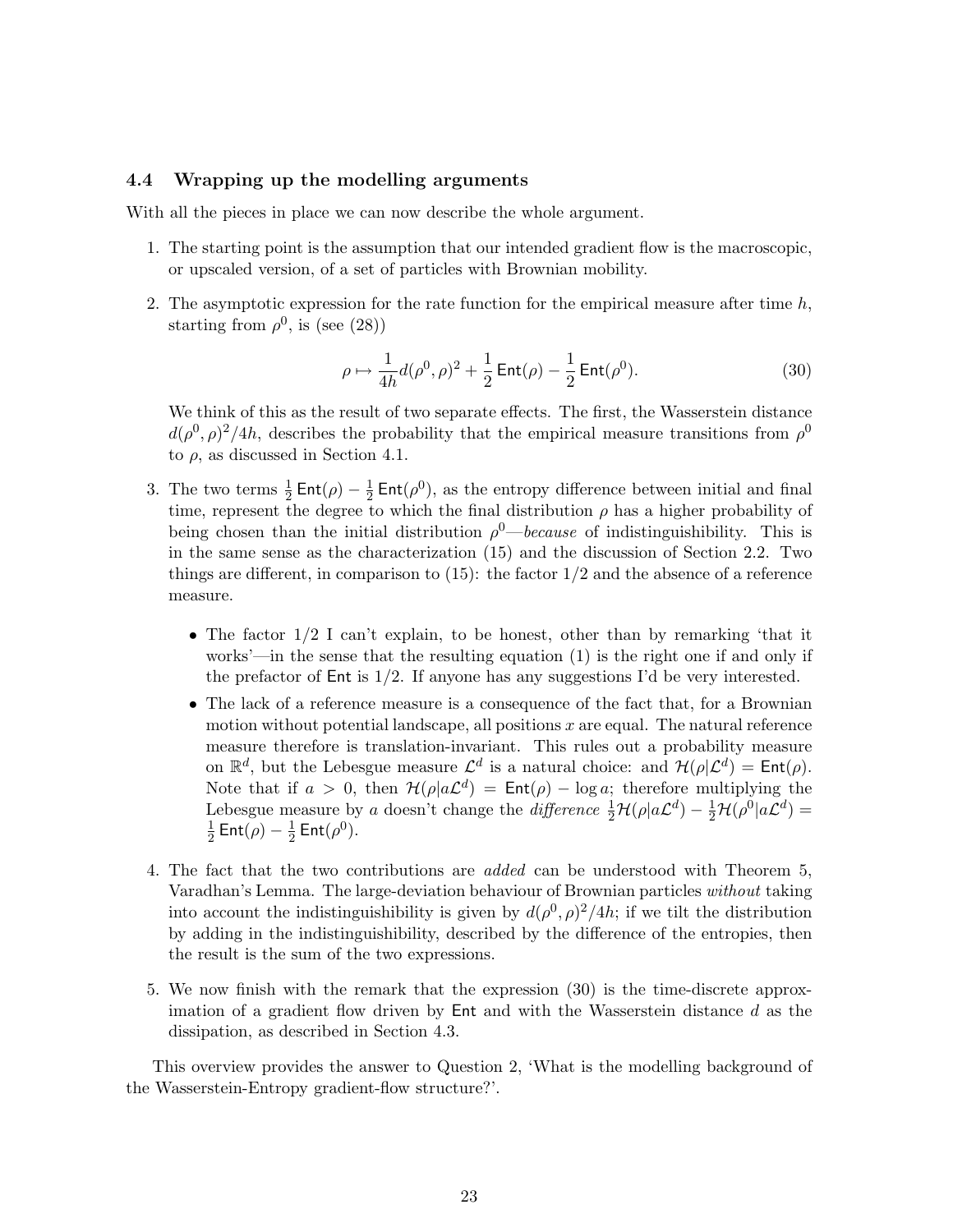### 5 Intermezzo: Continuous-time gradient-flow formulations

The discussion of the previous section is based upon a discrete-time view: the large-deviation rate function concerned empirical measures at time zero and time  $h > 0$ , and the time-discrete approximation of the gradient-flow similarly connected states at time  $0$  and time  $h$ .

A parallel way to connect large-deviation principles and gradient flows makes use of a time-continuous description, which we now describe. Consider a linear space  $\mathcal Z$  and an energy functional  $\mathcal{E}: \mathcal{Z} \to \mathbb{R}$ . If  $\mathcal{Z}$  happens to be a Hilbert space, then the Fréchet derivative  $\mathcal{E}'$  can be represented as the gradient grad  $\mathcal{E}$  (see (4)). Then we can compute that along any curve  $z \in C^1([0,T];\mathcal{Z}),$ 

$$
\partial_t \mathcal{E}(z(t)) = \langle \mathcal{E}'(z), \dot{z} \rangle = \left( \operatorname{grad} \mathcal{E}(z), \dot{z} \right) z
$$
  
\n
$$
\geq \quad -\|\operatorname{grad} \mathcal{E}(z)\|z\|\dot{z}\|_Z
$$
  
\n
$$
\geq \quad -\frac{1}{2} \|\operatorname{grad} \mathcal{E}(z)\|_Z^2 - \frac{1}{2} \|\dot{z}\|_Z^2
$$
  
\n
$$
\stackrel{(***)}{=} \quad -\frac{1}{2} \|\mathcal{E}'(z)\|_Z^2 - \frac{1}{2} \|\dot{z}\|_Z^2.
$$

The identity  $(**)$  is a consequence of the definition of the gradient.

The inequality (∗) is the Cauchy-Schwarz inequality, and becomes an identity if and only if grad E is equal to  $\lambda \dot{z}$  for some  $\lambda < 0$ ; Young's inequality (\*\*) becomes an identity if and only if the two norms are equal, implying  $\lambda = -1$ . Therefore identity is achieved in this inequality iff grad  $\mathcal{E}(z) = -\dot{z}$ , i.e. if z is a gradient-flow solution.

This can be generalized by introducing a pair of convex function  $\psi : \mathcal{Z} \times \mathcal{Z} \to \mathbb{R}$  and its Legendre transform, or convex dual,  $\psi^* : \mathcal{Z}' \times \mathcal{Z} \to \mathbb{R}$ . In  $\psi$  and  $\psi^*$  we think of the second variable as a parameter, and the convexity and duality only refers to the first parameter. Therefore

$$
\forall s \in \mathcal{Z}, \xi \in \mathcal{Z}', \ z \in \mathcal{Z}: \qquad \psi(s; z) + \psi^*(\xi; z) \ge \langle s, z \rangle,
$$
\n
$$
(31)
$$

with equality iff  $s \in \partial \psi^*(\xi; z) \iff \xi \in \partial \psi(s; z)$ . For smooth convex functions,  $\partial \psi$  is simply the derivative of  $\psi$ . (See [Roc72] for a general treatise on convex functions, or [Bre11, Section 1.4] for a quick introduction). The example of the Hilbert space above is of this type, with  $\psi(s; z) = \psi(s) = \frac{1}{2} ||s||_Z^2$  and  $\psi^*(\xi; z) = \psi(\xi) = \frac{1}{2} ||\xi||_{Z'}^2$ .

With (31) we find similarly that

$$
\partial_t \mathcal{E}(z(t)) = \langle \mathcal{E}'(z), \dot{z} \rangle \ge -\psi(\dot{z}; z) - \psi^*(-\mathcal{E}'(z); z), \tag{32}
$$

with equality if and only if

$$
\dot{z} \in \partial \psi^*(-\mathcal{E}'(z); z). \tag{33}
$$

This latter equation is the generalization of the gradient-flow equation  $\dot{z} = -\text{grad }\mathcal{E}(z)$  to the case of general  $\psi$ .

We will mostly use this property in an integrated form. Integrate  $(32)$  in time to find that the expression

$$
\mathcal{E}(z(T)) - \mathcal{E}(z(0)) + \int_0^T \left[\psi(\dot{z}; z) + \psi^*(-\mathcal{E}'(z); z)\right] dt
$$

is non-negative for any curve z. In addition, if the expression is zero, then at almost all  $t \in [0, T]$  the equation (33) is satisfied. This provides the definition of a gradient-flow solution that we will use extensively below: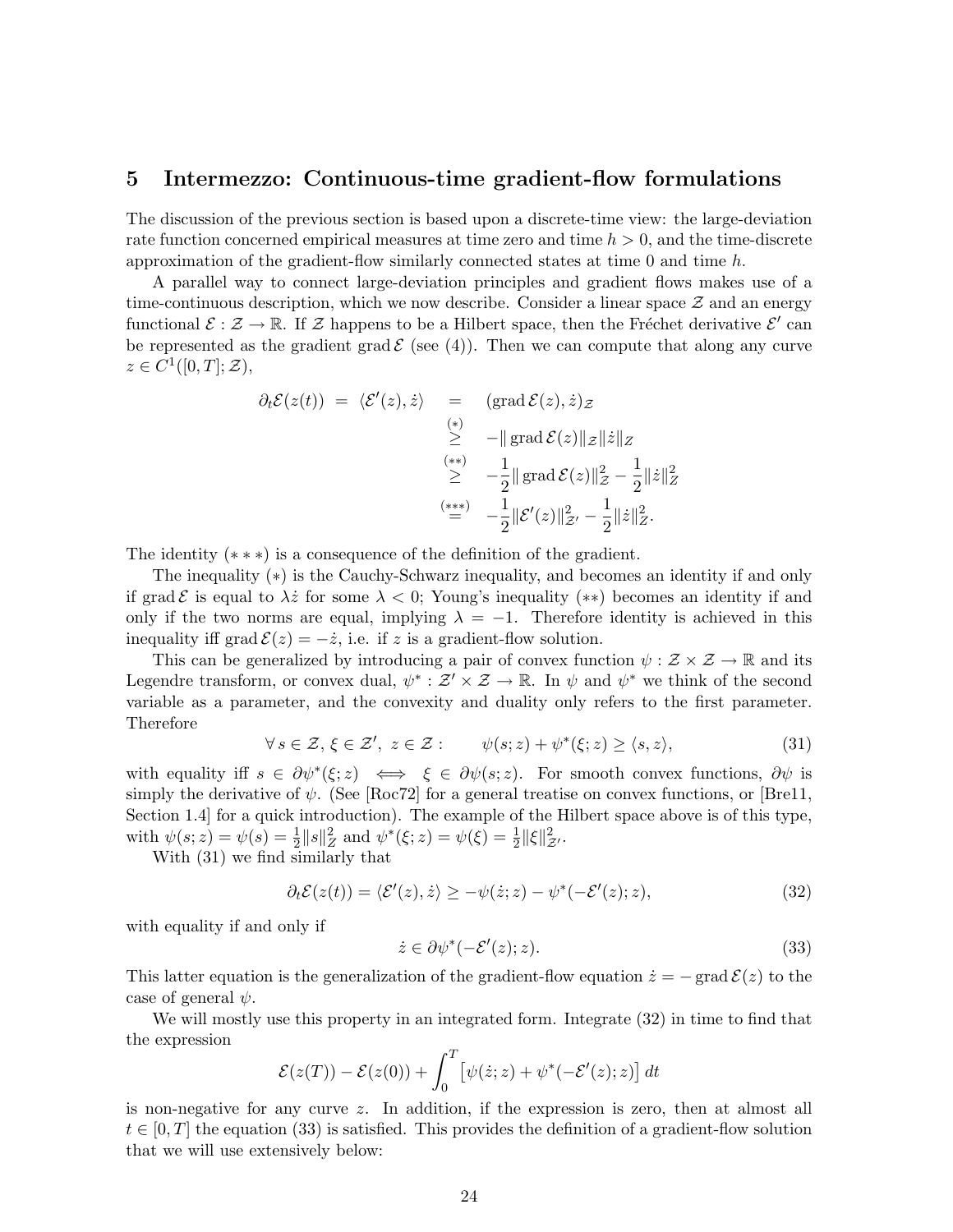**Definition 6.** The curve  $z : [0, T] \to \mathcal{Z}$  is a gradient-flow solution (associated with energy  $\mathcal{E}$ and dissipation potential  $\psi$ ) if and only if

$$
\mathcal{E}(z(T)) - \mathcal{E}(z(0)) + \int_0^T \left[ \psi(\dot{z}; z) + \psi^*(-\mathcal{E}'(z); z) \right] dt \le 0.
$$
 (34)

Note that although this definition seems to require that  $\dot{z}$  and  $-\mathcal{E}'$  are well-defined, actually only the objects  $\psi(\dot{z}; z)$  and  $\psi^*(-\mathcal{E}'(z); z)$  need to be well-defined, as we shall see in the next section.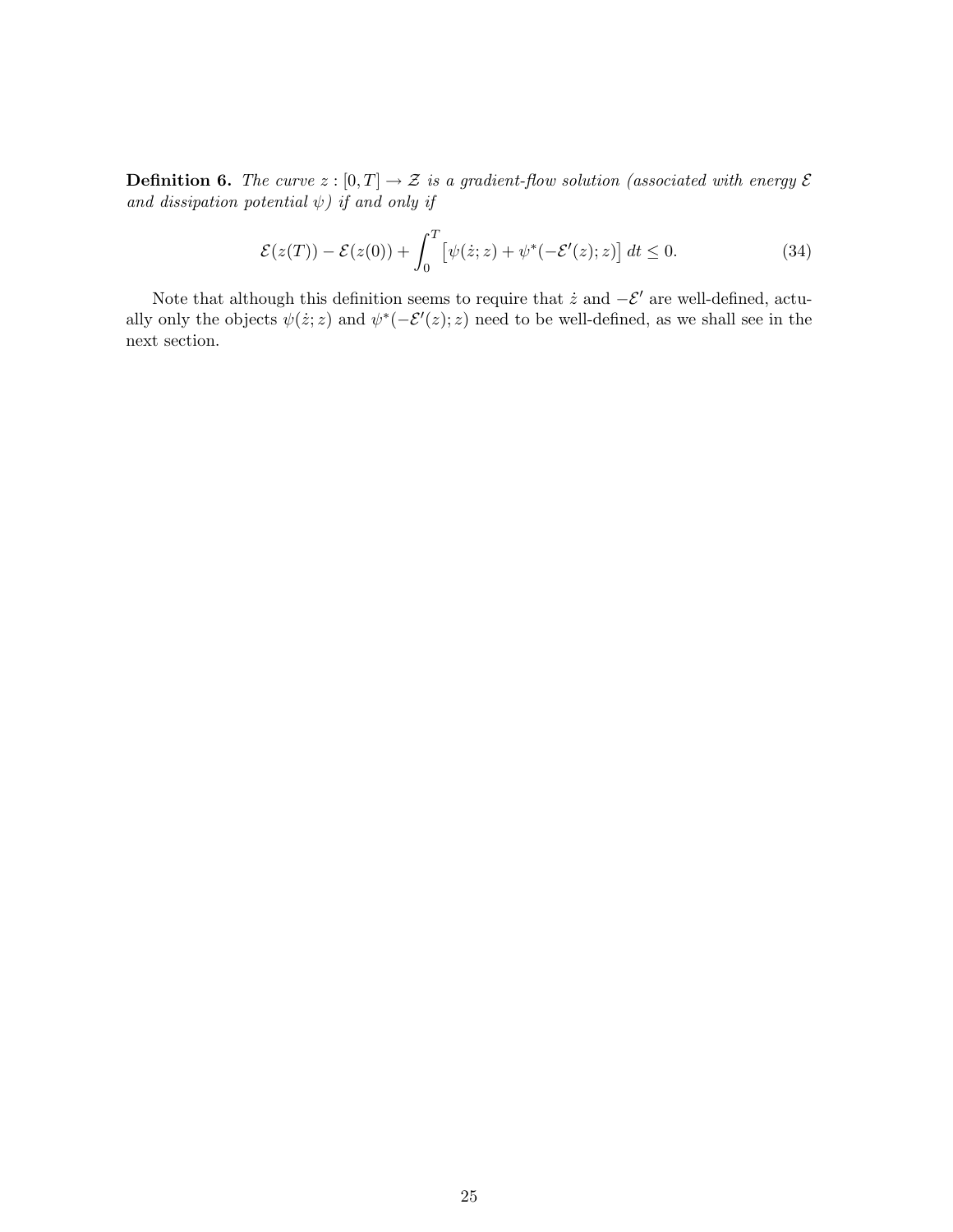## 6 Examples of continuous-time large deviations and gradient flows

In this section we again study the connection between gradient flows and large-deviation principles, but now in a continuous-time context. The main modelling insights are

- M1 The continuous-time large-deviation rate functional is the gradient flow (Section 6.1);
- M2 The Kawasaki-Wasserstein gradient flow of the mixing entropy arises from the simple symmetric exclusion process (Question 4) (Section 6.2).

#### 6.1 Continuous-time large deviations for the system of Brownian particles

To take the important case of the Wasserstein metric, the corresponding objects are

$$
\psi(\partial_t \rho; \rho) = \frac{1}{2} ||\partial_t \rho||^2_{-1,\rho} \qquad \text{where the norm } || \cdot ||_{-1,\rho} \text{ is defined in (19)},
$$
  

$$
\psi^*(\xi; \rho) = \frac{1}{2} \int_{\mathbb{R}^d} |\nabla w|^2 d\rho \qquad \text{if } w \text{ is related to } \xi \text{ by } (w, \zeta)_{L^2(\mathbb{R}^d)} = \langle \xi, \zeta \rangle \ \forall \zeta.
$$

With this description, the gradient flow is the same as the large-deviation rate functional, as we shall now see.

Taking the same system of particles as in Section 4.1, the continuous-time large-deviation principle for that system of particles is as follows. Fix a final time  $T > 0$  and consider again the empirical measure  $t \mapsto \rho_n(t)$ , now considered as a time-parametrized curve of measures. Then the probability that the *entire curve*  $\rho_n(\cdot)$  is close to some other  $\rho(\cdot)$  is characterized as (see [KO90] or [FK06, Th. 13.37])

$$
\mathrm{Prob}(\rho_n \approx \rho) \sim \exp[-nI(\rho)],
$$

where now

$$
I(\rho) := \frac{1}{4} \int_0^T \|\partial_t \rho_t - \Delta \rho_t\|_{-1, \rho_t}^2 \, dt. \tag{35}
$$

Note that I is nonnegative and its minimum of zero is achieved if and only if  $\rho$  is a solution of the diffusion equation (1).

This rate function  $I$  has the structure of the left-hand side in  $(34)$ . Expanding the square in (35), and using the property that

$$
(\partial_t \rho_t, -\Delta \rho_t)_{-1,\rho_t} = \frac{d}{dt} \operatorname{Ent}(\rho_t),
$$

we find that

$$
I(\rho) = \frac{1}{2} \operatorname{Ent}(\rho_T) - \frac{1}{2} \operatorname{Ent}(\rho_0) + \frac{1}{4} \int_0^T \left[ \|\partial_t \rho_t\|_{-1,\rho_t}^2 + \|\Delta \rho_t\|_{-1,\rho_t}^2 \right] dt.
$$

The first term is  $\frac{1}{2}\psi(\partial_t\rho_t)$ ; the final term is equal to  $\frac{1}{2}\psi^*(\text{Ent}'(\rho_t); \rho_t)$ , since (assuming all measures are absolutely continuous)

$$
\Delta \rho = \text{div}\,\rho \nabla \log \rho \quad \Longrightarrow \quad \|\Delta \rho\|_{-1,\rho}^2 = \int |\nabla \log \rho(x)|^2 \rho(x) \, dx,
$$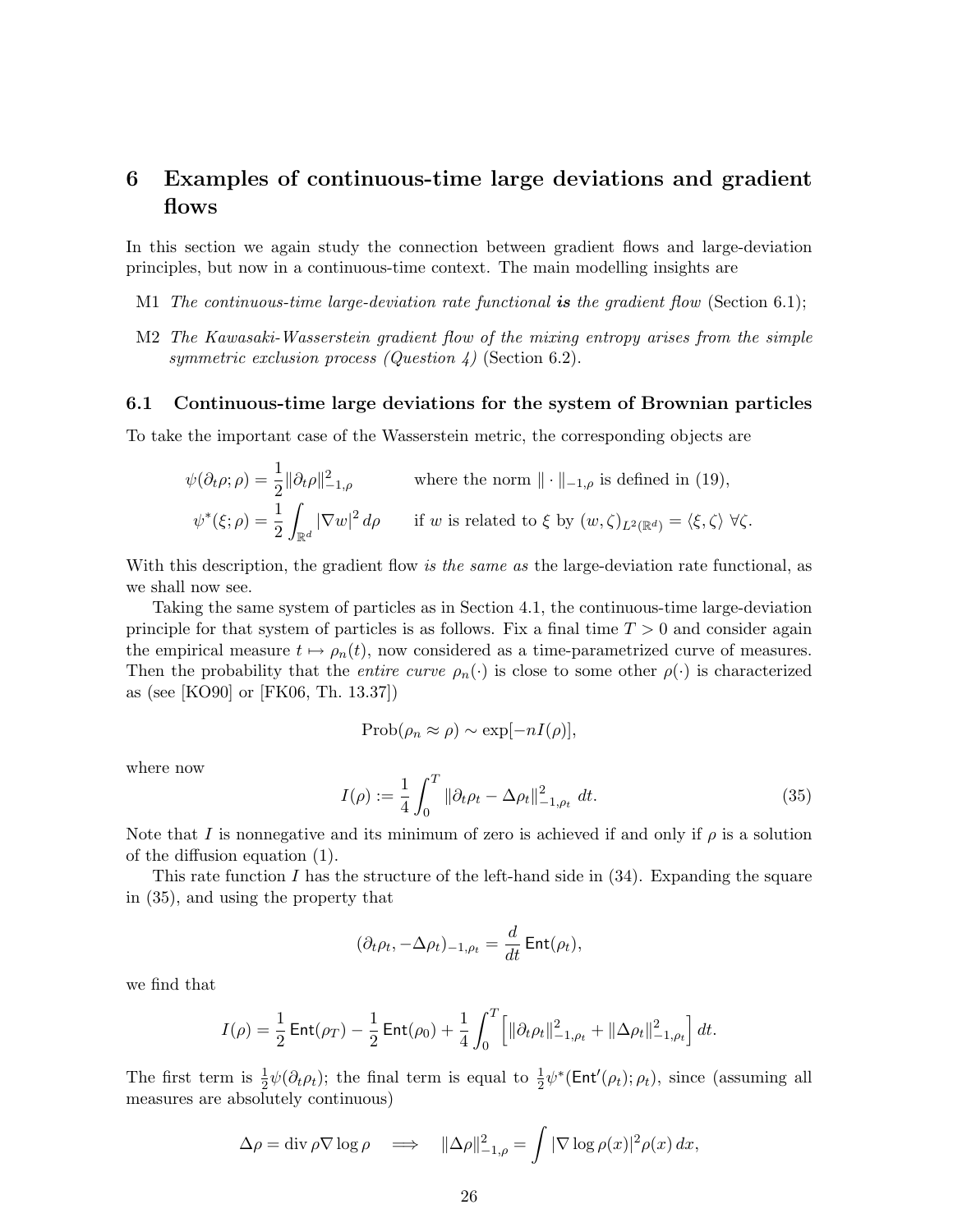and

$$
\langle \operatorname{Ent}'(\rho), \zeta \rangle = \int (\log \rho(x) + 1) \zeta \, dx \quad \Longrightarrow \quad \psi^*(\operatorname{Ent}'(\rho); \rho) = \frac{1}{2} \int |\nabla(\log \rho(x) + 1)|^2 \rho(x) \, dx.
$$

In this sense, now, the large-deviation rate function  $I$  of the system of particles is the same as the gradient-flow formulation (as given by Definition 6).

Let's connect this to the appearance of the Wasserstein metric as we discussed in Section 4. In that discrete-time context we saw that the Wasserstein distance characterizes the mobility of empirical measures of Brownian particles, through the large-deviation result (25) and the convergence result (27). Here we see that the Wasserstein geometry also characterizes the large deviations of the full time-parametrized path: in (35) the deviation from the deterministic limit  $\partial_t \rho_t = \Delta \rho_t$  is measured (and penalized) in the Wasserstein norm  $\|\cdot\|_{-1,\rho}$ .

### 6.2 Simple symmetric exclusion process

Question 4 asks 'where does the Kawasaki-Wasserstein gradient-flow formulation of the diffusion equation come from?' Here we give an answer in terms of the symmetric simple exclusion process.

Consider a periodic lattice  $\mathbb{T}_n = \{0, 1/n, 2/n, \ldots (n-1)/n\}$  and its continuum limit, the flat torus  $\mathbb{T} = \mathbb{R}/\mathbb{Z}$ . Each lattice site contains zero or one particle; each particle attempts to jump from to a neighbouring site with rate  $n^2/2$ , and they succeed if the target site is empty. We define the configuration  $\rho_n : \mathbb{T}_n \to \{0,1\}$  such that  $\rho_n(k/n) = 1$  if there is a particle at site  $k/n$ , and zero otherwise. For this system the large deviations are characterized by the rate function [KOV89]

$$
I(\rho) := \frac{1}{4} \int_0^T \|\partial_t \rho - \partial_{xx} \rho\|_{\rho(1-\rho)}^2 dt,
$$
\n(36)

where the norm  $\|\cdot\|_{\rho(1-\rho)}$  is given by a modified version of (19), as follows ( and again assuming absolute continuity of  $\rho$ ):

$$
||s||_{-1,\rho(1-\rho)} := \inf \left\{ \int_{\mathbb{T}} |v|^2 \, \rho(1-\rho) \, dx : v \in L^2(\rho(1-\rho)), \, s + \text{div} \, \rho(1-\rho)v = 0 \right\}.
$$

This functional can be written as

$$
I(\rho) = \frac{1}{2} \operatorname{Ent}_{\text{mix}}(\rho_T) - \frac{1}{2} \operatorname{Ent}_{\text{mix}}(\rho_0) + \frac{1}{4} \int_0^T \left[ \|\partial_t \rho_t\|_{-1, \rho_t(1-\rho_t)}^2 + \|\partial_{xx} \rho_t\|_{-1, \rho_t(1-\rho_t)}^2 \right] dt,
$$

where the mixing entropy  $Ent_{mix}$  is defined as in the introduction as

$$
\mathsf{Ent}_{\mathrm{mix}}(\rho) := \int_{\mathbb{T}} \bigl[ \rho \log \rho + (1 - \rho) \log(1 - \rho) \bigr].
$$

The expression  $-\partial_{xx}\rho$  is the ' $\rho(1-\rho)$ '-Wasserstein gradient of Ent<sub>mix</sub>, since

$$
-\partial_{xx}\rho = -\partial_x \left( \rho (1-\rho)\partial_x \log \frac{\rho}{1-\rho} \right) = -\partial_x \left( \rho (1-\rho)\partial_x \frac{\delta \operatorname{Ent}_{\mathrm{mix}}}{\delta \rho}(\rho) \right).
$$

Therefore I is again of the form (34), and the fact that the equation  $\partial_t \rho = \partial_{xx} \rho$  is (also) the gradient flow of Ent<sub>mix</sub> with respect to this ' $\rho(1-\rho)$ '-Wasserstein norm  $\|\cdot\|_{-1,\rho(1-\rho)}$  can be traced back to the large deviations of this simple symmetric exclusion process.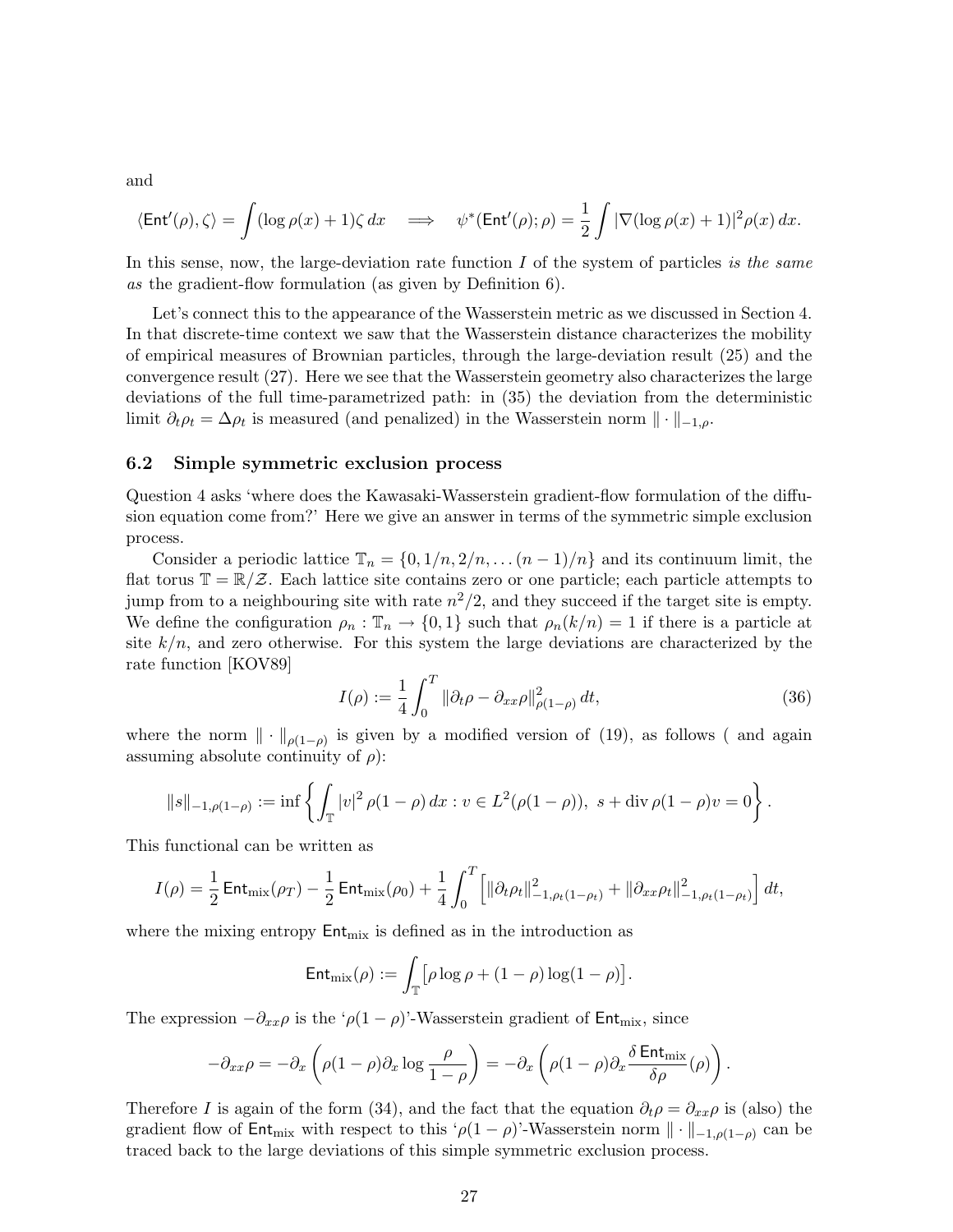# 7 The  $H^1$ - $L^2$ -gradient flow

Question 1 of these notes was 'where does the  $H^1$ - $L^2$  gradient-flow formulation of the diffusion equation come from?' (see page 4). I don't have a convincing model for this, but actually the absense of a good model is even more interesting than its existence might have been.

In this section I describe my best shot. It's an unreasonable, unconvincing model, but it's the best way I have of connecting this gradient flow to a model.

In this model the energy and dissipation are mechanical, not probabilistic. The continuum system is the limit of discrete systems, consisting of  $n$  spheres in a viscous fluid, arranged in a horizontal row and spaced at a distance from each other. Each sphere is constrained to move only vertically, so that the degrees of freedom are the  $n$  vertical positions  $u_i$ .





The energy of this discrete system arises from springs that connect the spheres, in such a way that the energy of the spring connecting sphere i to sphere  $i + 1$  is  $k(u_i - u_{i+1})^2/2$ . Therefore the total energy is

$$
\mathcal{E}_n(u_1,\ldots,u_n)=\sum_{i=1}^{n-1}\frac{k}{2}(u_i-u_{i+1})^2.
$$

Movement of the spheres requires displacement of the surrounding fluid, and therefore dissipates energy. The dissipation rate corresponding to a single sphere moving with velocity v is assumed to be  $cv^2/2$ , where  $c > 0$  depends on the fluid. (Stokes' law gives  $c = 6\pi R\eta$ , where R is the radius of the sphere and  $\eta$  the viscosity of the fluid). For a system of moving spheres the total dissipation rate is therefore

$$
\sum_{i=1}^n \frac{c}{2} \dot{u}_i^2.
$$

We now construct a gradient flow by putting energy and dissipation together, resulting in the set of equations

$$
c\dot{u}_1 = k(u_2 - u_1)
$$
  
\n
$$
c\dot{u}_i = k(u_{i+1} - 2u_i + u_{i-1})
$$
 for  $i = 2, ..., n - 1$   
\n
$$
c\dot{u}_n = k(u_{n-1} - u_n)
$$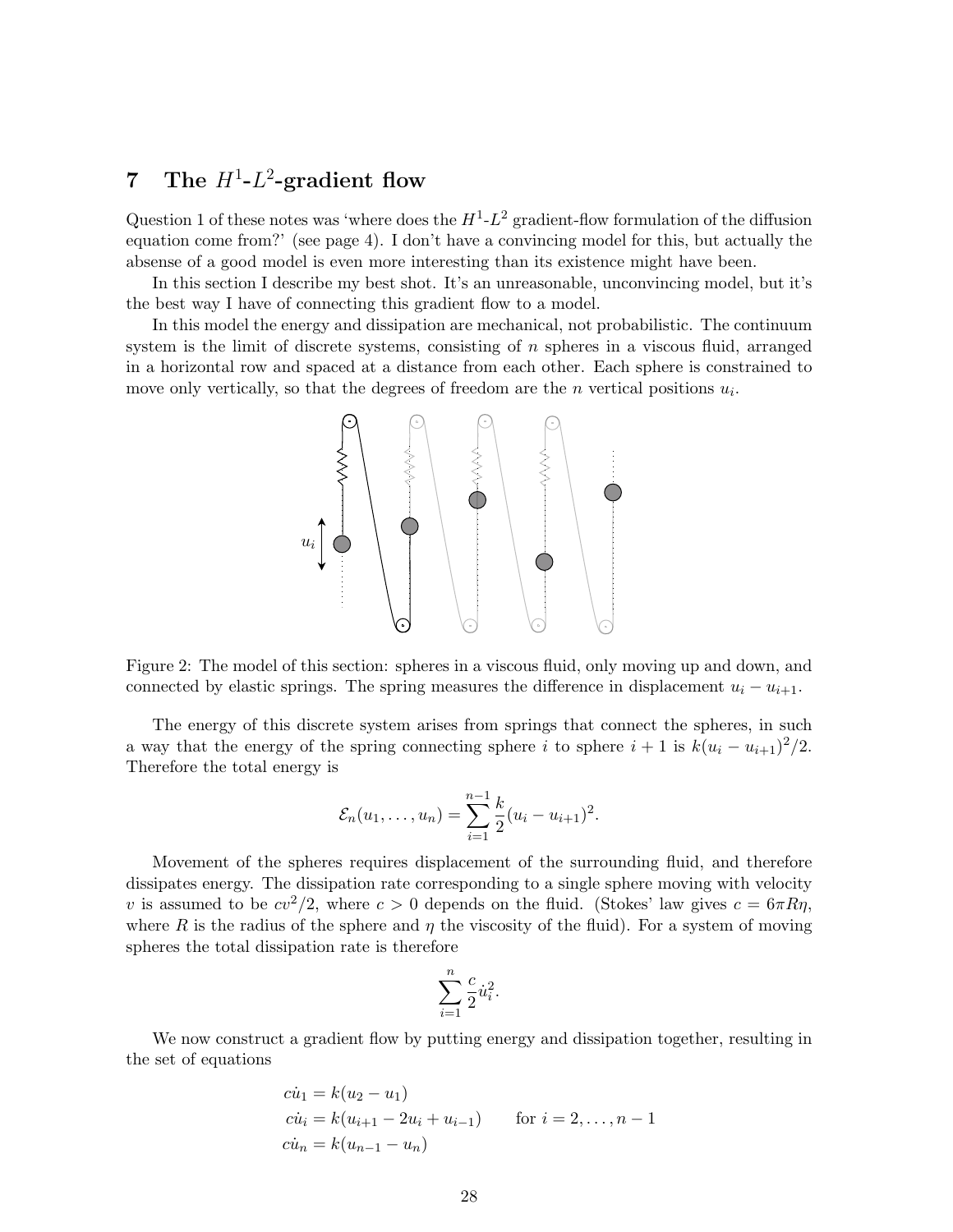We can now take the continuum limit, either in the energy and dissipation, or in the equations above; both yield the same limit, which is the  $L^2$ -gradient flow of the energy

$$
\mathcal{E}(u):=\int |\nabla u|^2,
$$

and the diffusion equation (1). However, the important modelling choices are already clear in the discrete case. These two choices, viscous dissipation and interparticle coupling, are very reasonable in themselves, but the unnatural restriction to vertical movement and the just-as-unnatural spring arrangement make this model a very strange one.

### References

- [ADPZ11] S. Adams, N. Dirr, M. A. Peletier, and J. Zimmer. From a large-deviations principle to the Wasserstein gradient flow: A new micro-macro passage. Communications in Mathematical Physics, 307:791–815, 2011.
- [AGS05] L. Ambrosio, N. Gigli, and G. Savaré. *Gradient Flows in Metric Spaces and in the* Space of Probability Measures. Lectures in mathematics ETH Zürich. Birkhäuser, 2005.
- [BB00] J.-D. Benamou and Y. Brenier. A computational fluid mechanics solution to the Monge-Kantorovich mass transfer problem. Numer. Math., 84:375–393, 2000.
- [Bre73] H. Brezis. Opérateurs maximaux monotones et semi-groupes de contractions dans les espaces de Hilbert. North Holland, 1973.
- [Bre11] H. Brezis. Functional Analysis, Sobolev Spaces and Partial Differential Equations. Springer, New York, 2011.
- [Cho01] R. Choksi. Scaling laws in microphase separation of diblock copolymers. J. Nonlinear Sci., 11:223–236, 2001.
- [CMV03] J. A. Carrillo, R. J. McCann, and C. Villani. Kinetic equilibration rates for granular media and related equations: Entropy dissipation and mass transportation estimates. Revista Matematica Iberoamericana, 19(3):971–1018, 2003.
- [CMV06] J. A. Carrillo, R. J. McCann, and C. Villani. Contractions in the 2-Wasserstein length space and thermalization of granular media. Archive for Rational Mechanics and Analysis, 179:217–263, 2006.
- [Csi67] I. Csiszár. Information-type measures of difference of probability distributions and indirect observations. Studia Sci. Math. Hungar., 2:299–318, 1967.
- [dH00] F. den Hollander. *Large Deviations*. American Mathematical Society, Providence, RI, 2000.
- [DLSS91] B. Derrida, JL Lebowitz, ER Speer, and H. Spohn. Fluctuations of a stationary nonequilibrium interface. Physical review letters, 67(2):165–168, 1991.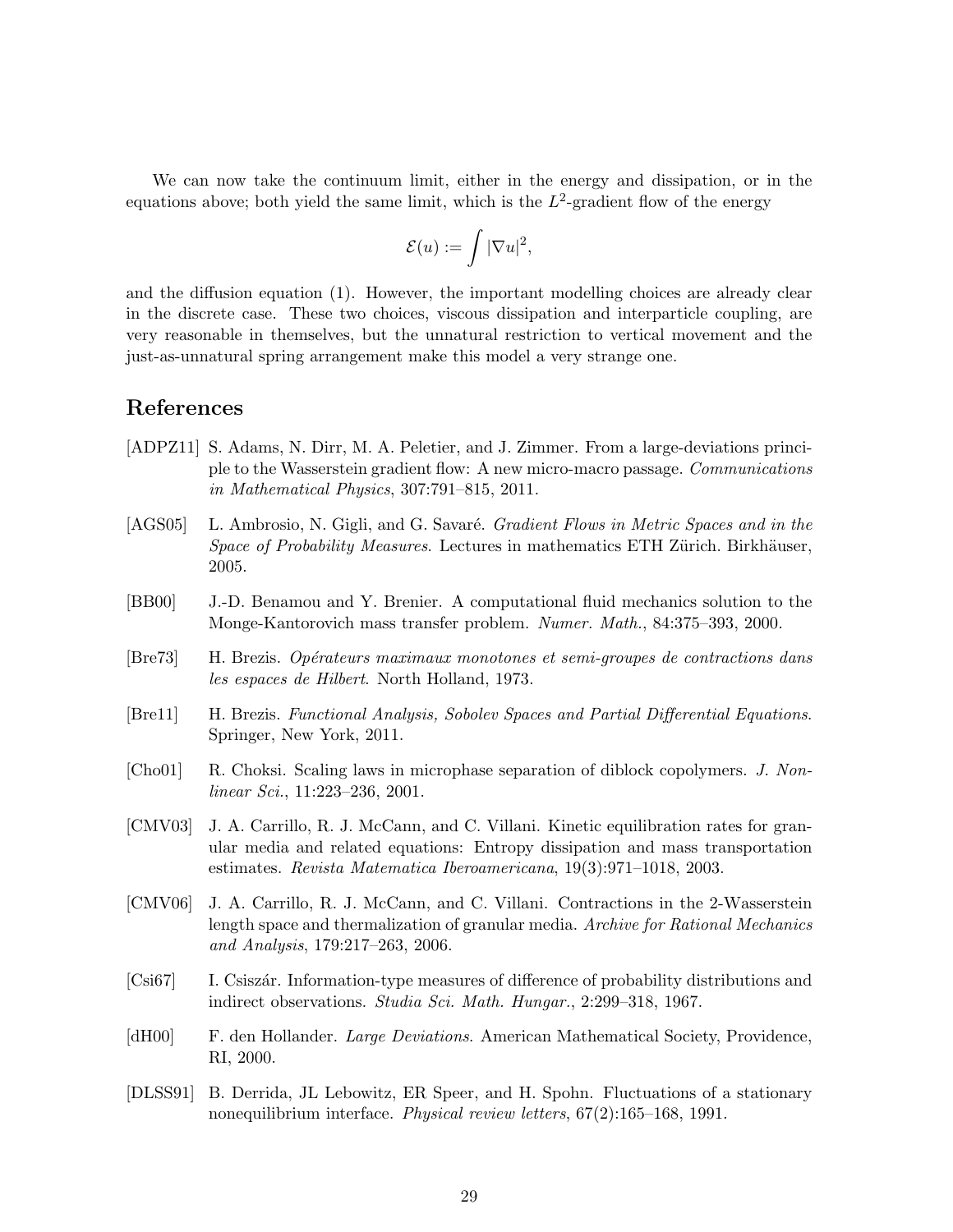- [DM93] G. Dal Maso. An Introduction to  $\Gamma$ -Convergence, volume 8 of Progress in Nonlinear Differential Equations and Their Applications. Birkhäuser, Boston, first edition, 1993.
- [DZ98] A. Dembo and O. Zeitouni. Large deviations techniques and applications. Springer Verlag, 1998.
- [Eva01] L. C. Evans. Entropy and partial differential equations. Technical report, UC Berkeley, 2001.
- [FK06] J. Feng and T. G. Kurtz. Large deviations for stochastic processes, volume 131 of Mathematical Surveys and Monographs. American Mathematical Society, 2006.
- [GL98] G. Giacomin and J. L. Lebowitz. Phase segregation dynamics in particle systems with long range interactions II: Interface motion. *SIAM J. Appl. Math*, 58:1707– 1729, 1998.
- [GO01] L. Giacomelli and F. Otto. Variational formulation for the lubrication approximation of the Hele-Shaw flow. Calculus of Variations and Partial Differential Equations, 13(3):377–403, 2001.
- [JKO97] R. Jordan, D. Kinderlehrer, and F. Otto. Free energy and the Fokker-Planck equation. Physica D: Nonlinear Phenomena, 107(2-4):265–271, 1997.
- [JKO98] R. Jordan, D. Kinderlehrer, and F. Otto. The variational formulation of the Fokker-Planck Equation. SIAM Journal on Mathematical Analysis, 29(1):1-17, 1998.
- [JM09] A. Jüngel and D. Matthes. A review on results for the Derrida-Lebowitz-Speer-Spohn equation. In Proceedings of the EQUADIFF07 Conference, 2009.
- [KO90] C. Kipnis and S. Olla. Large deviations from the hydrodynamical limit for a system of independent Brownian particles. *Stochastics and stochastics reports*, 33(1-2):17–25, 1990.
- [KOV89] C. Kipnis, S. Olla, and S. R. S. Varadhan. Hydrodynamics and large deviation for simple exclusion processes. Communications on Pure and Applied Mathematics, 42(2):115–137, 1989.
- [Kul67] S. Kullback. A lower bound for discrimination information in terms of variation. IEEE Transactions on Information Theory, 13(1):126–127, 1967.
- [Léo07] C. Léonard. A large deviation approach to optimal transport. Arxiv preprint arXiv:0710.1461, 2007.
- [LY97] E. H. Lieb and J. Yngvason. A guide to entropy and the second law of thermodynamics. *Notices of the AMS*, 45(5), 1997.
- [Mar12] M. Mariani. A Gamma-convergence approach to large deviations. Arxiv preprint arXiv:1204.0640, 2012.